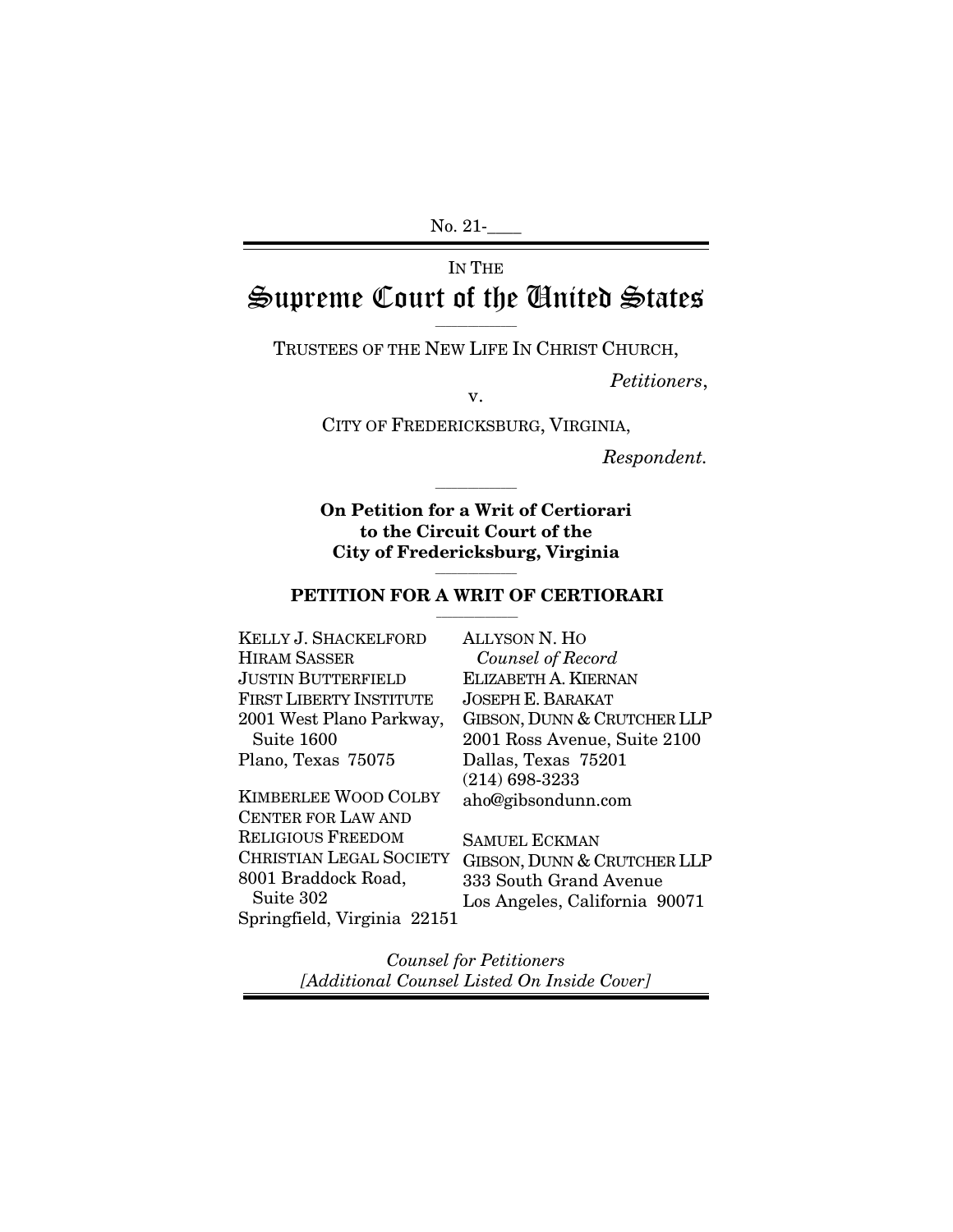MICHAEL SHOWALTER CHRISTINE A. BUDASOFF PHILIP W. HAMMERSLEY JASON MANION\* GIBSON, DUNN & CRUTCHER LLP 1050 Connecticut Avenue, NW Washington, D.C. 20036 \**Admitted only in Ohio*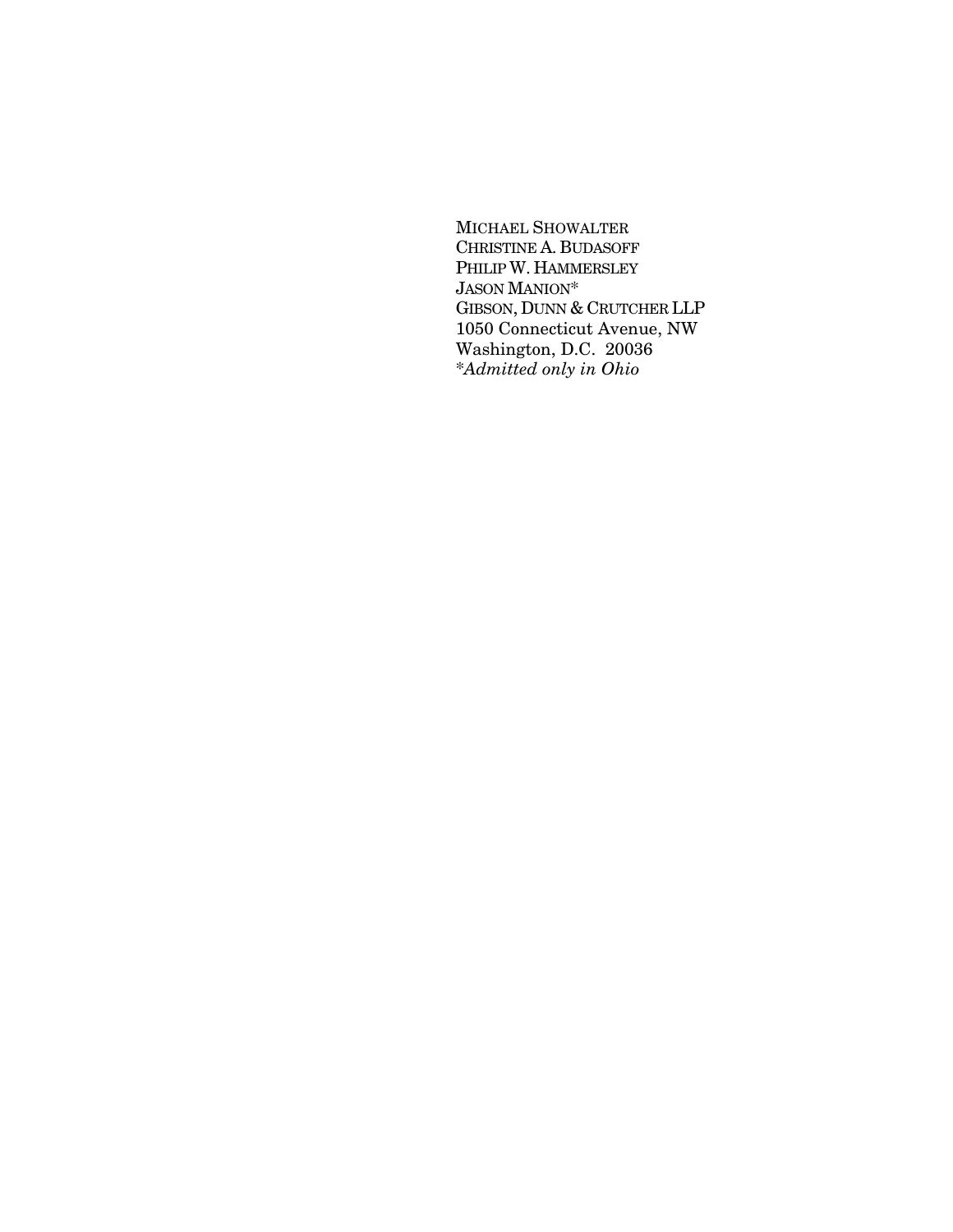#### **QUESTIONS PRESENTED**

Virginia law provides an exemption from property taxes for "[r]eal property and personal property owned by churches \* \* \* and exclusively occupied or used \* \* \* for the residence of the minister of any church or religious body." Va. Code  $\S$  58.1-3606(A)(2). The statute does not define the term "minister."

New Life In Christ Church claimed the tax exemption for a property occupied by Josh and Anacari Storms. The Church explained that the Stormses are "ministers" under the Presbyterian Church in America's Book of Church Order because they were hired to teach and spread the faith to college students in the community. The City of Fredericksburg agreed that eligibility for the exemption turned on whether the Presbyterian Church in America considered the Stormses to be ministers, but it denied the exemption because, under its reading of the Book of Church Order, only ordained persons with specific duties are ministers of that church.

The questions presented are:

1. Whether civil authorities violate the First Amendment when they engage in their own interpretation of church doctrine to overrule a church's determination that a particular official is a minister and, if so, whether summary reversal is appropriate.

2. Whether, in the alternative, the Court should GVR in light of *Fulton* v. *City of Philadelphia*, 141 S. Ct. 1868 (2021), because Virginia has enacted a "system of individual exemptions" to its property tax law, and the City "may not refuse to extend that [exemption] system to [the Church] without compelling reason.'" *Id.* at 1878 (first alteration in original).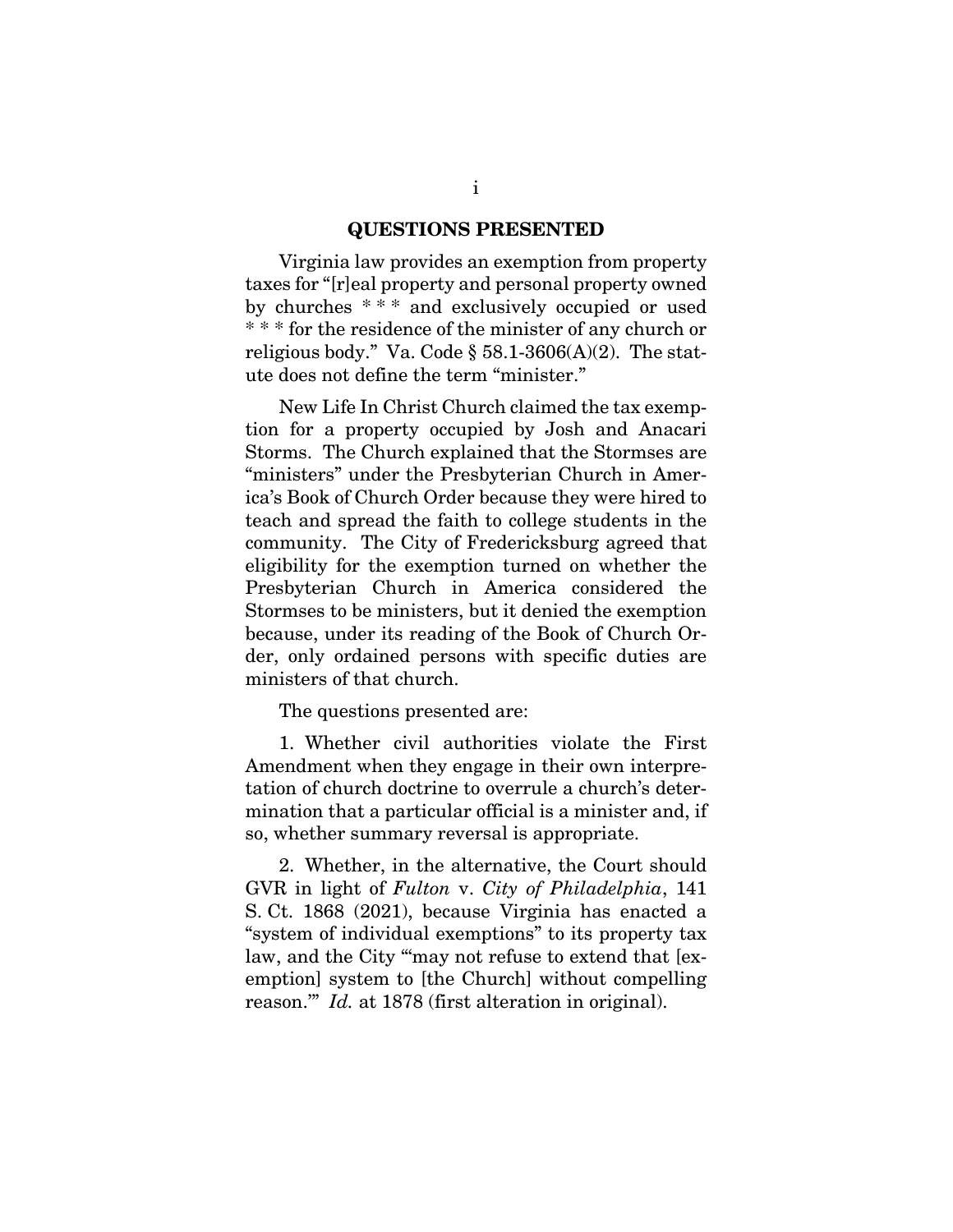## **PARTIES TO THE PROCEEDING AND RULE 29.6 DISCLOSURE STATEMENT**

The caption contains the names of all parties to the proceedings below.

New Life In Christ Church has no parent corporation and no publicly held corporation owns any portion of New Life In Christ Church.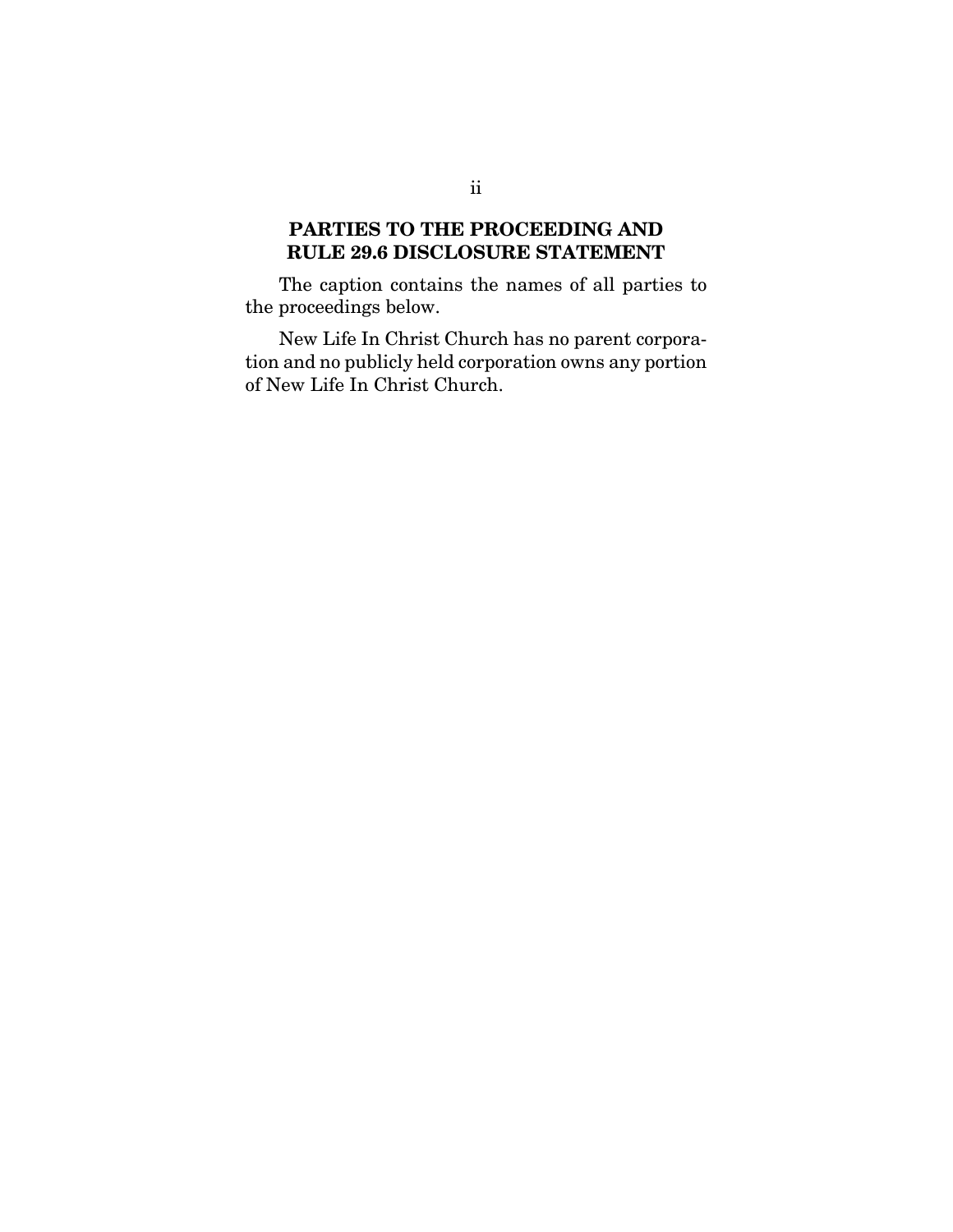#### **RELATED PROCEEDINGS**

Pursuant to this Court's Rule 14.1(b)(iii), the following proceedings are related to this case:

*Trustees of the New Life In Christ Church* v. *City of Fredericksburg*, No. 19-395 (Va. Cir. Ct. Feb. 18, 2020) (judgment).

*Trustees of the New Life In Christ Church* v. *City of Fredericksburg*, No. 201156 (Va. Mar. 3, 2021) (refusing petition for review).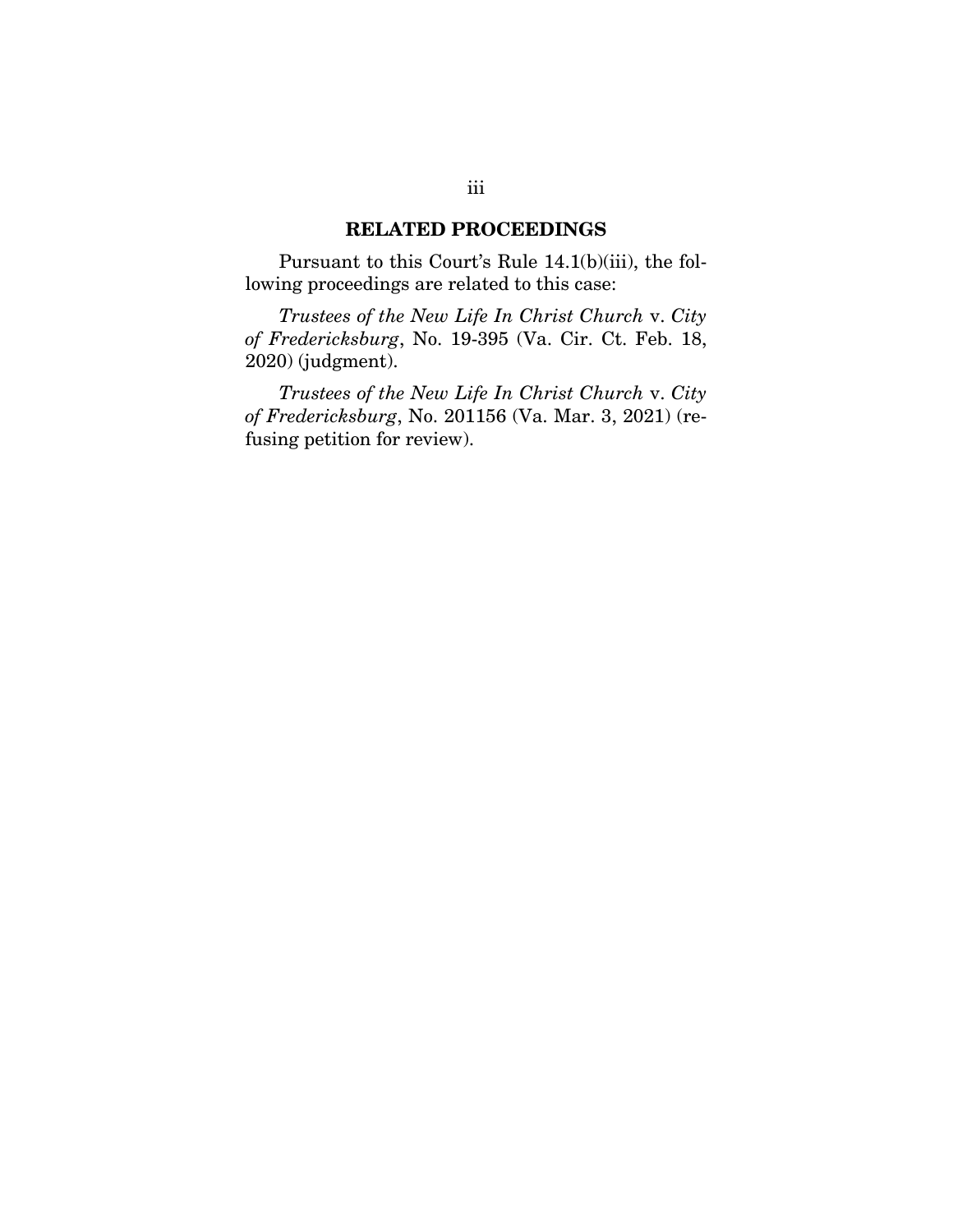# **TABLE OF CONTENTS**

| Parties To The Proceeding And Rule 29.6                                                                                                              |  |  |  |  |
|------------------------------------------------------------------------------------------------------------------------------------------------------|--|--|--|--|
|                                                                                                                                                      |  |  |  |  |
|                                                                                                                                                      |  |  |  |  |
|                                                                                                                                                      |  |  |  |  |
| <b>Constitutional And Statutory Provisions</b>                                                                                                       |  |  |  |  |
|                                                                                                                                                      |  |  |  |  |
|                                                                                                                                                      |  |  |  |  |
| Ι.<br>The Decision Below Flagrantly Violates<br>The Court's Longstanding Prohibition<br>Civil Authorities Resolving<br>On —                          |  |  |  |  |
| In The Alternative, The Court Should<br>П.<br>Grant Certiorari, Vacate The Decision<br>Below, And Remand For<br>Reconsideration In Light Of Fulton14 |  |  |  |  |
|                                                                                                                                                      |  |  |  |  |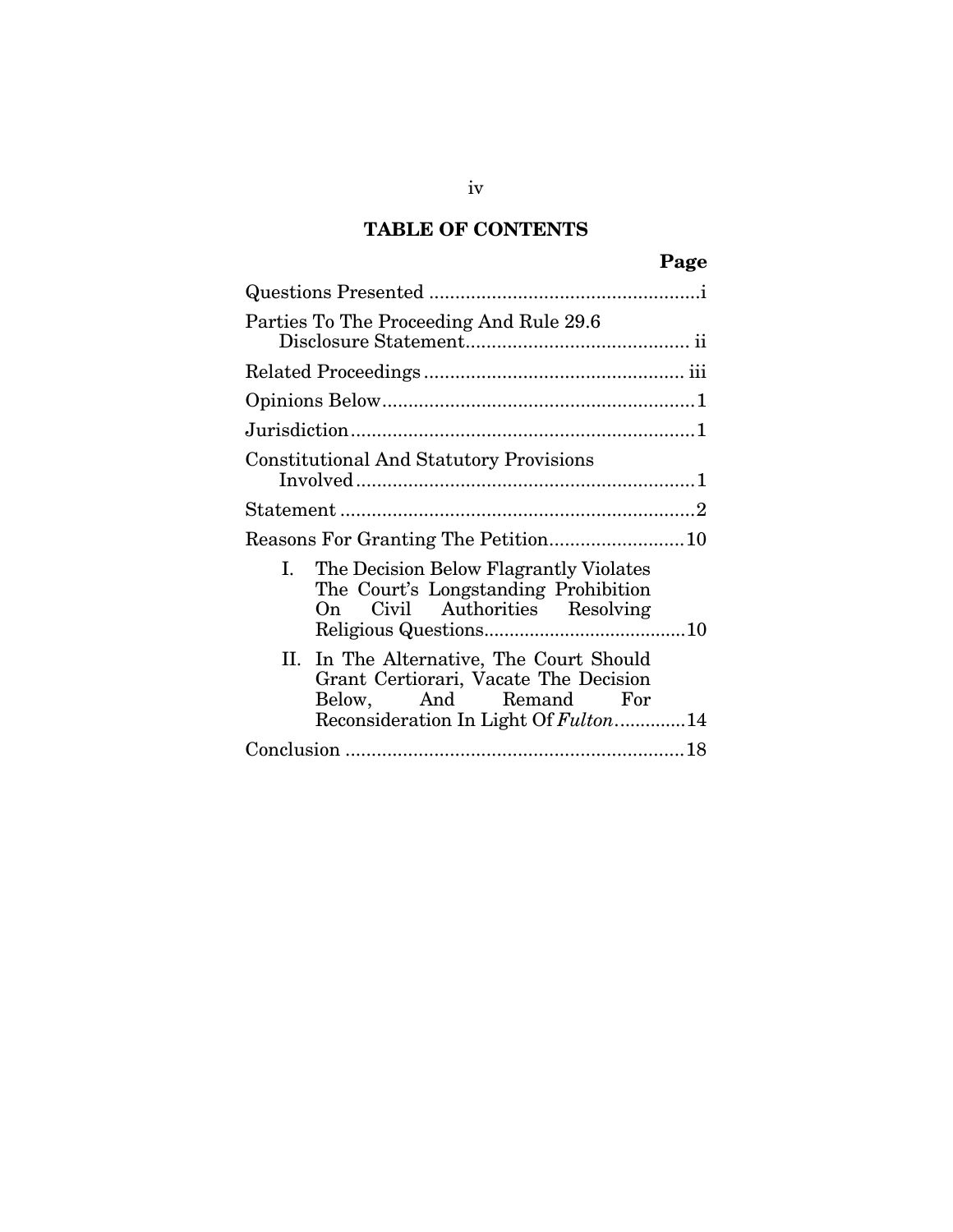# **TABLE OF APPENDICES**

| ۰. |
|----|
|----|

| APPENDIX A: Judgment of the Circuit<br>Court of the City of Fredericksburg, Vir-                                                                                                                    |
|-----------------------------------------------------------------------------------------------------------------------------------------------------------------------------------------------------|
| APPENDIX B: Order of the Virginia<br>Supreme Court Refusing the Petition for                                                                                                                        |
| APPENDIX C: Trustees of the New Life In<br>Christ Church's Amended Complaint                                                                                                                        |
| APPENDIX D: City of Fredericksburg's<br>Answers and Responses to Trustees of<br>the New Life In Christ Church's First<br>Set of Written Interrogatories and<br>Selected Exhibits (Jan. 9, 2020) 16a |
| APPENDIX E: City of Fredericksburg's<br>Motion for Summary Judgment,<br>Memorandum of Law in Support of Its<br>Motion for Summary Judgment, and<br>Selected Exhibits (Jan. 9, 2020) 39a             |
| APPENDIX F: Trustees of the New Life In<br>Christ Church's Opposition to the<br>Defendant's Motion for Summary<br>Judgment and Selected Exhibits (Feb.                                              |

v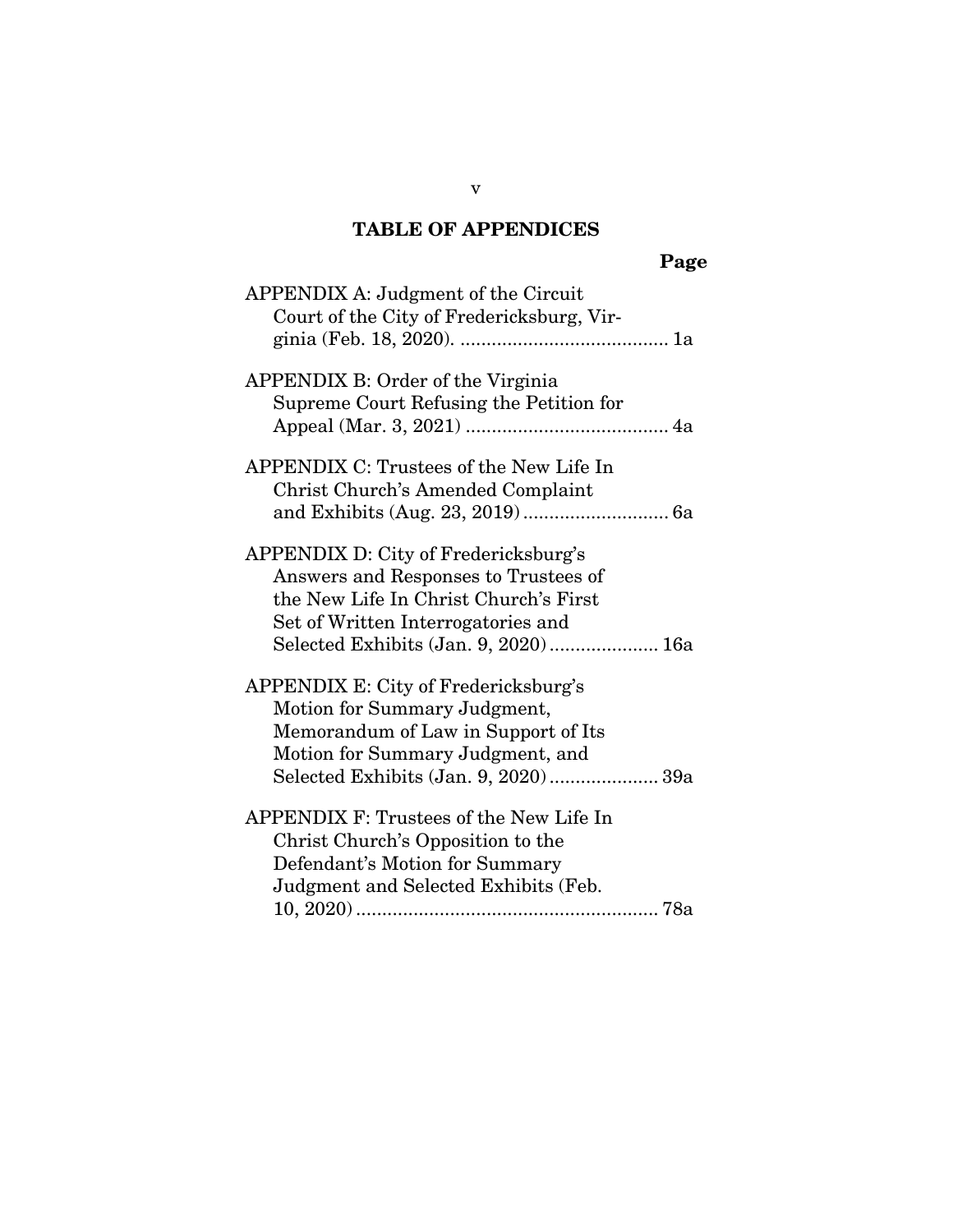| <b>APPENDIX G: Transcript of Proceedings</b>                                        |  |
|-------------------------------------------------------------------------------------|--|
| Before the Honorable Patricia Kelly,<br>Circuit Court of the City of                |  |
| Fredericksburg, Virginia  100a                                                      |  |
| APPENDIX H: Trustees of the New Life In<br>Christ Church's Petition for Appeal 124a |  |
| APPENDIX I: City of Fredericksburg's Brief                                          |  |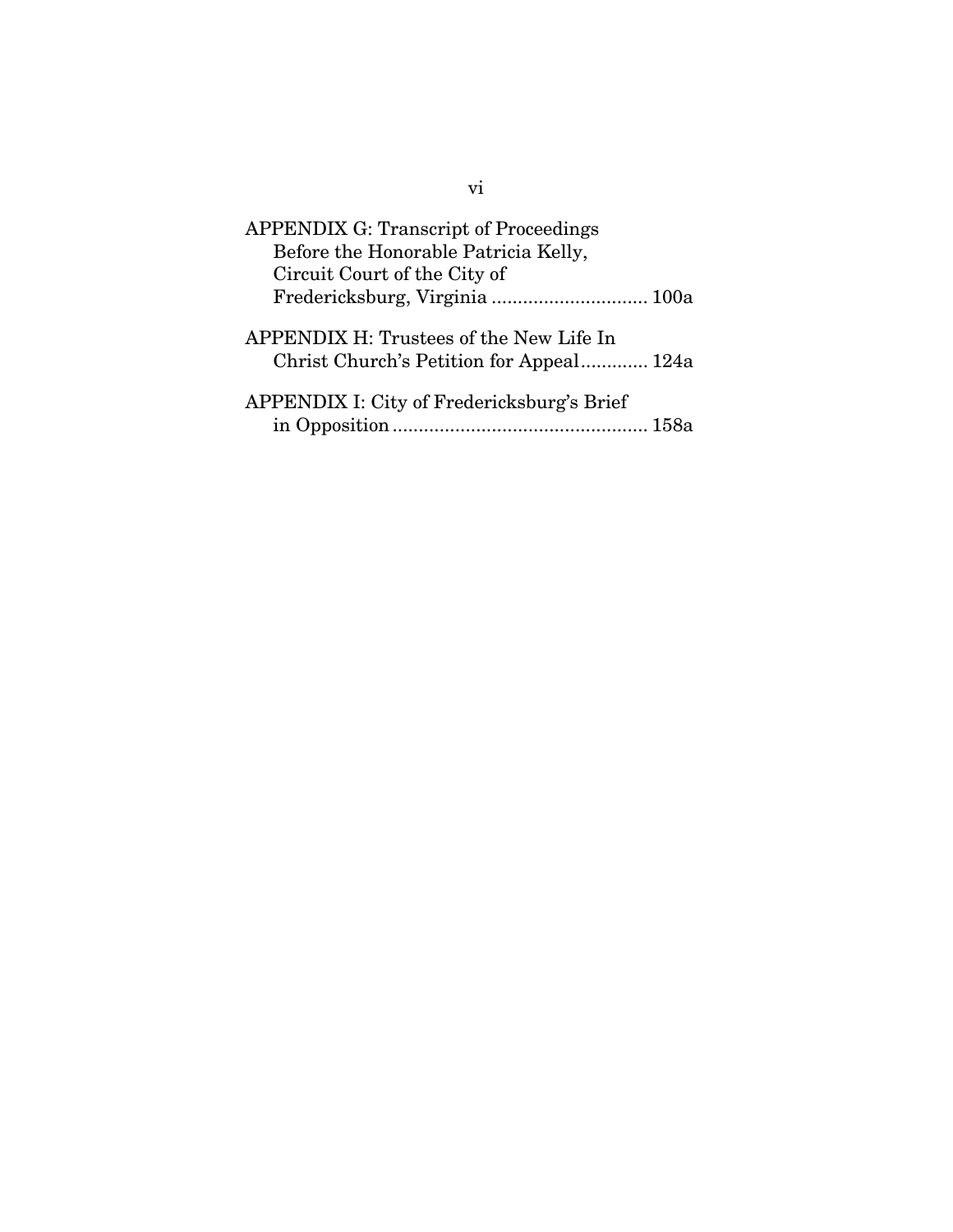# **TABLE OF AUTHORITIES**

# **Page(s)**

## **Cases**

| Calvary Chapel Dayton Valley v. Sisolak,                                   |
|----------------------------------------------------------------------------|
| Emp. Div., Dep't of Human Res. of Or. v. Smith,                            |
| Fulton v. City of Philadelphia,                                            |
| Gonzalez v. Roman Catholic Archbishop<br>of Manila,                        |
| Jimmy Swaggart Ministries v. Bd. of<br>Equalization of Cal.,               |
| Kedroff v. St. Nicholas Cathedral of Russian<br>Orthodox Church in N. Am., |
| Larson v. Valente,                                                         |
| Maryland v. Dyson,                                                         |
| Our Lady of Guadalupe Sch. v.<br>Morrissey-Berru,                          |

vii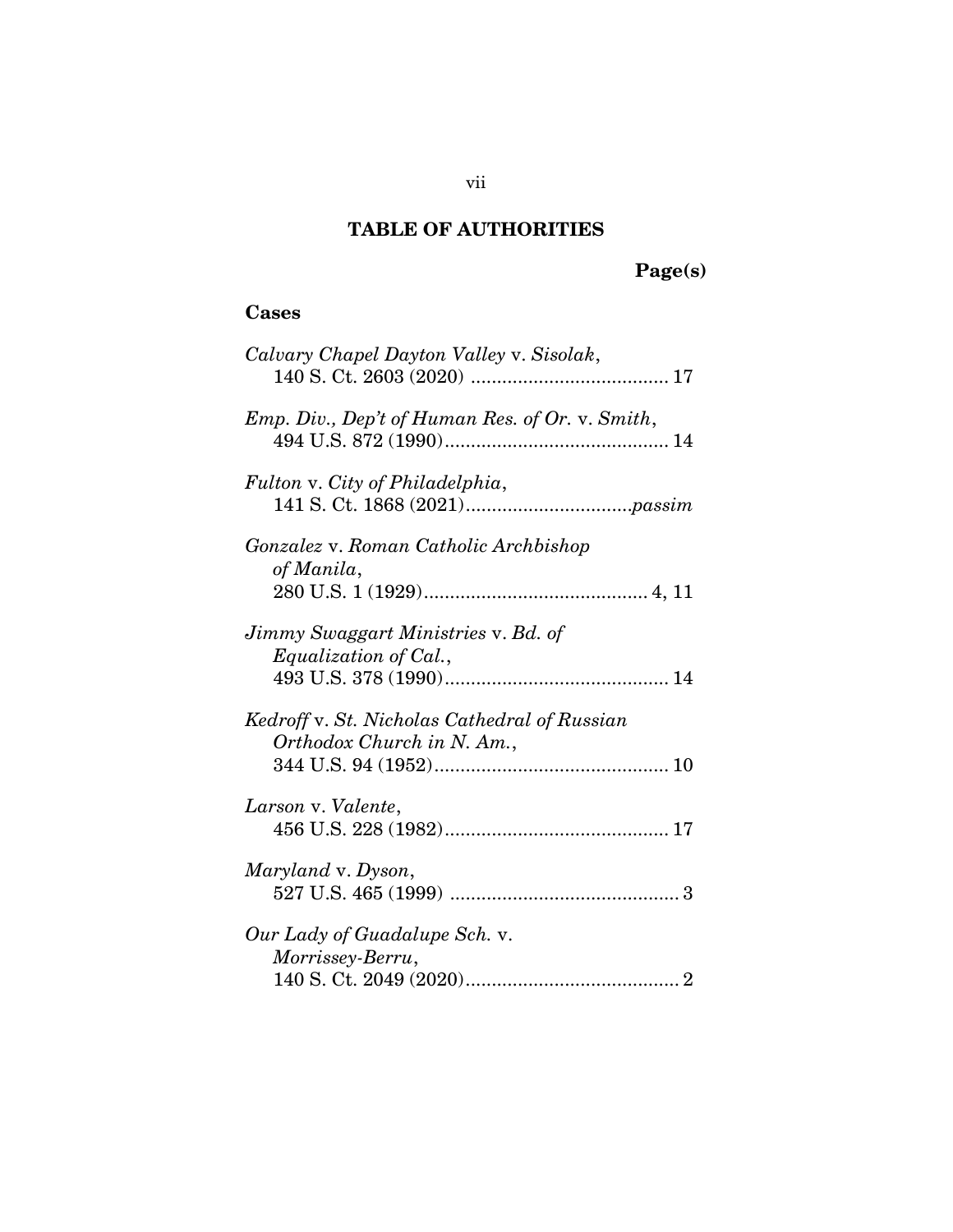| Presbyterian Church in the U.S. v. Mary<br>Elizabeth Blue Hull Mem'l<br>Presbyterian Church, |
|----------------------------------------------------------------------------------------------|
| Roman Catholic Diocese of Brooklyn v. Cuomo,                                                 |
| S. Bay United Pentecostal Church v. Newsom,                                                  |
| Serbian E. Orthodox Diocese for the U.S. &<br>Can. v. Milivojevich,                          |
| Tandon v. Newsom,                                                                            |
| Watson v. Jones,<br>80 U.S. (13 Wall.) 679 (1871) 4, 10                                      |
| <b>Statutes</b>                                                                              |
|                                                                                              |
|                                                                                              |
|                                                                                              |

## **Other Authorities**

| Opinions of the Attorney General and   |  |
|----------------------------------------|--|
| Report to the Governor of Virginia 276 |  |
|                                        |  |

Va. Code § 58.1-3606(A)(5) ..................................... 15

## viii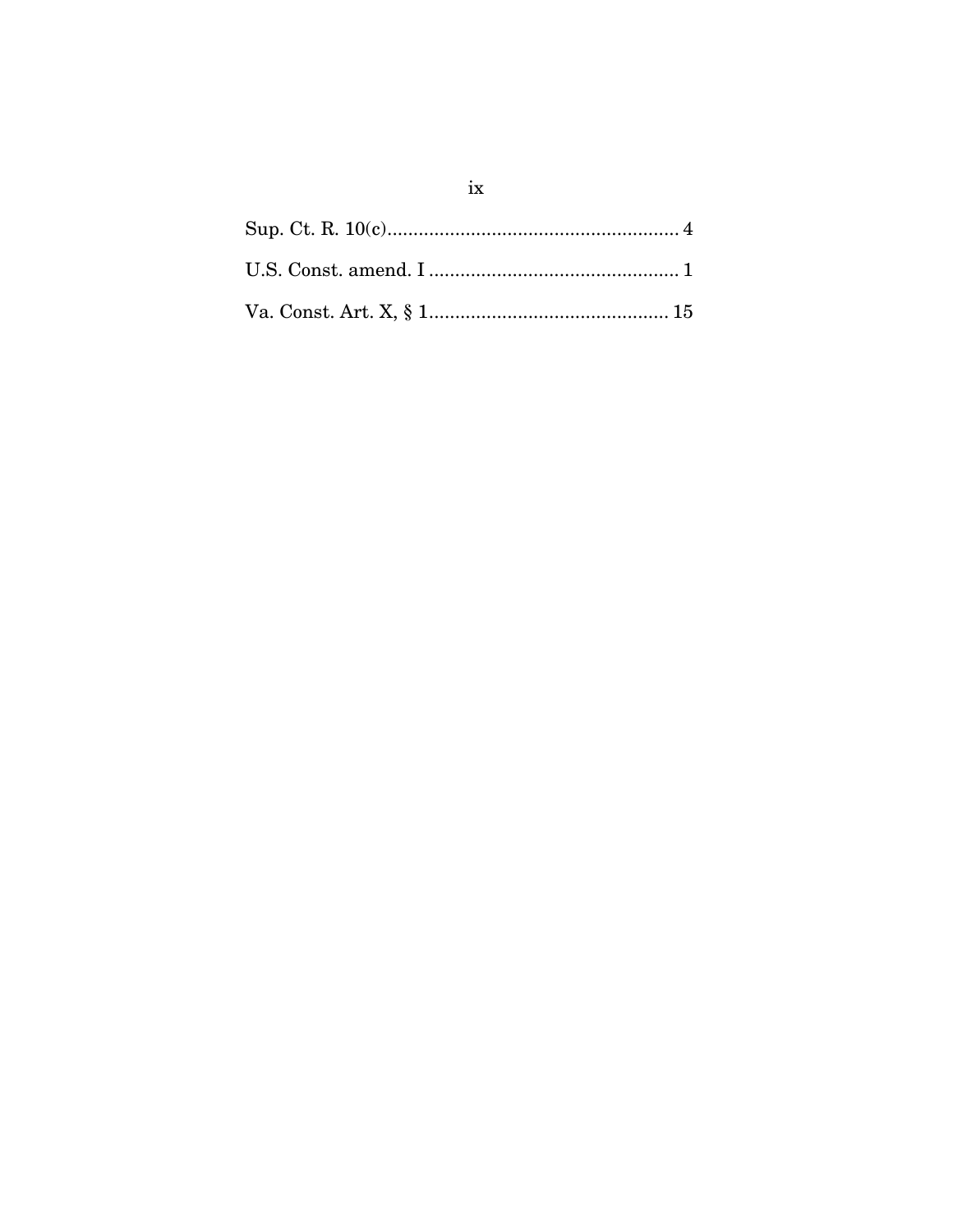#### **PETITION FOR A WRIT OF CERTIORARI**

Petitioners Trustees of the New Life In Christ Church respectfully petition for a writ of certiorari to review the judgment of the Circuit Court for the City of Fredericksburg, Virginia.

#### **OPINIONS BELOW**

The judgment of the Circuit Court for the City of Fredericksburg, Virginia is unpublished. App. 1a. The order of the Supreme Court of Virginia refusing the petition for appeal is also unpublished. *Id.* at 4a.

#### **JURISDICTION**

The Supreme Court of Virginia refused the petition for appeal on March 3, 2021. App. 4a. On March 19, 2020, this Court issued an order extending the filing deadline for all petitions for certiorari to 150 days from the date of the lower court's order denying discretionary review. On July 19, 2021, this Court rescinded that order, but only for petitions for certiorari from judgments issued after that date. This Court has jurisdiction under 28 U.S.C. § 1257(a).

#### **CONSTITUTIONAL AND STATUTORY PROVISIONS INVOLVED**

The First Amendment to the U.S. Constitution provides:

"Congress shall make no law respecting an establishment of religion, or prohibiting the free exercise thereof; or abridging the freedom of speech, or of the press; or the right of the people peaceably to assemble, and to petition the government for a redress of grievances."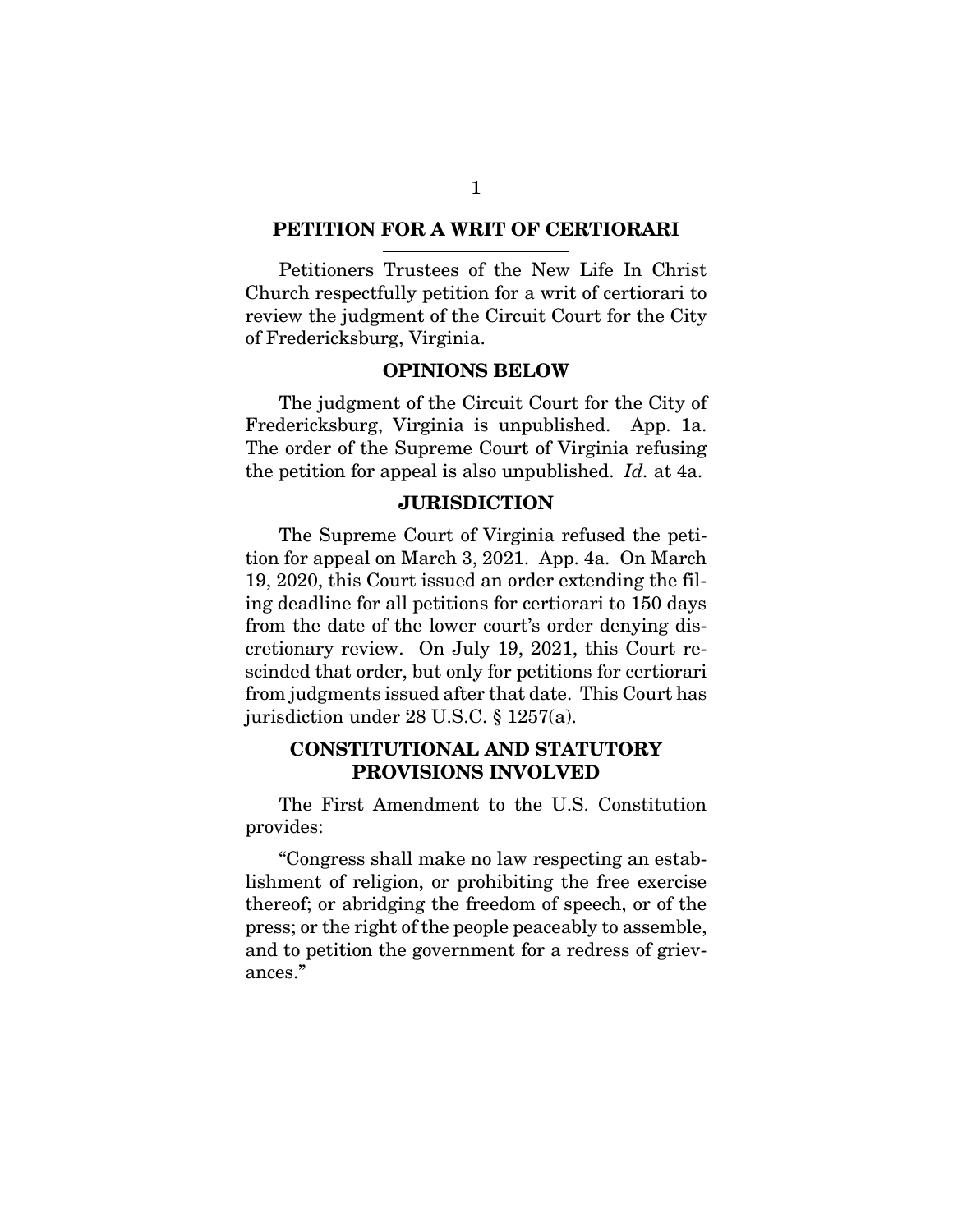#### Virginia Code § 58.1-3606 provides:

"A. Pursuant to the authority granted in Article X, Section 6(a)(6) of the Constitution of Virginia to exempt property from taxation by classification, the following classes of real property shall be exempt from taxation:

\* \* \*

2. Real property and personal property owned by churches or religious bodies, including (i) an incorporated church or religious body and (ii) a corporation mentioned in § 57-16.1, and exclusively occupied or used for religious worship or for the residence of the minister of any church or religious body, and such additional adjacent land reasonably necessary for the convenient use of any such property. Real property exclusively used for religious worship shall also include the following: (a) property used for outdoor worship activities; (b) property used for ancillary and accessory purposes as allowed under the local zoning ordinance, the dominant purpose of which is to support or augment the principal religious worship use; and (c) property used as required by federal, state, or local law."

#### **STATEMENT**

The Court has long recognized that "the Religion Clauses protect the right of churches and other religious institutions to decide matters 'of faith and doctrine' without government intrusion." *Our Lady of Guadalupe Sch.* v. *Morrissey-Berru*, 140 S. Ct. 2049, 2060 (2020) (citing cases). This longstanding prohibition on civil authorities resolving religious questions is not limited to the context of internal ecclesiastical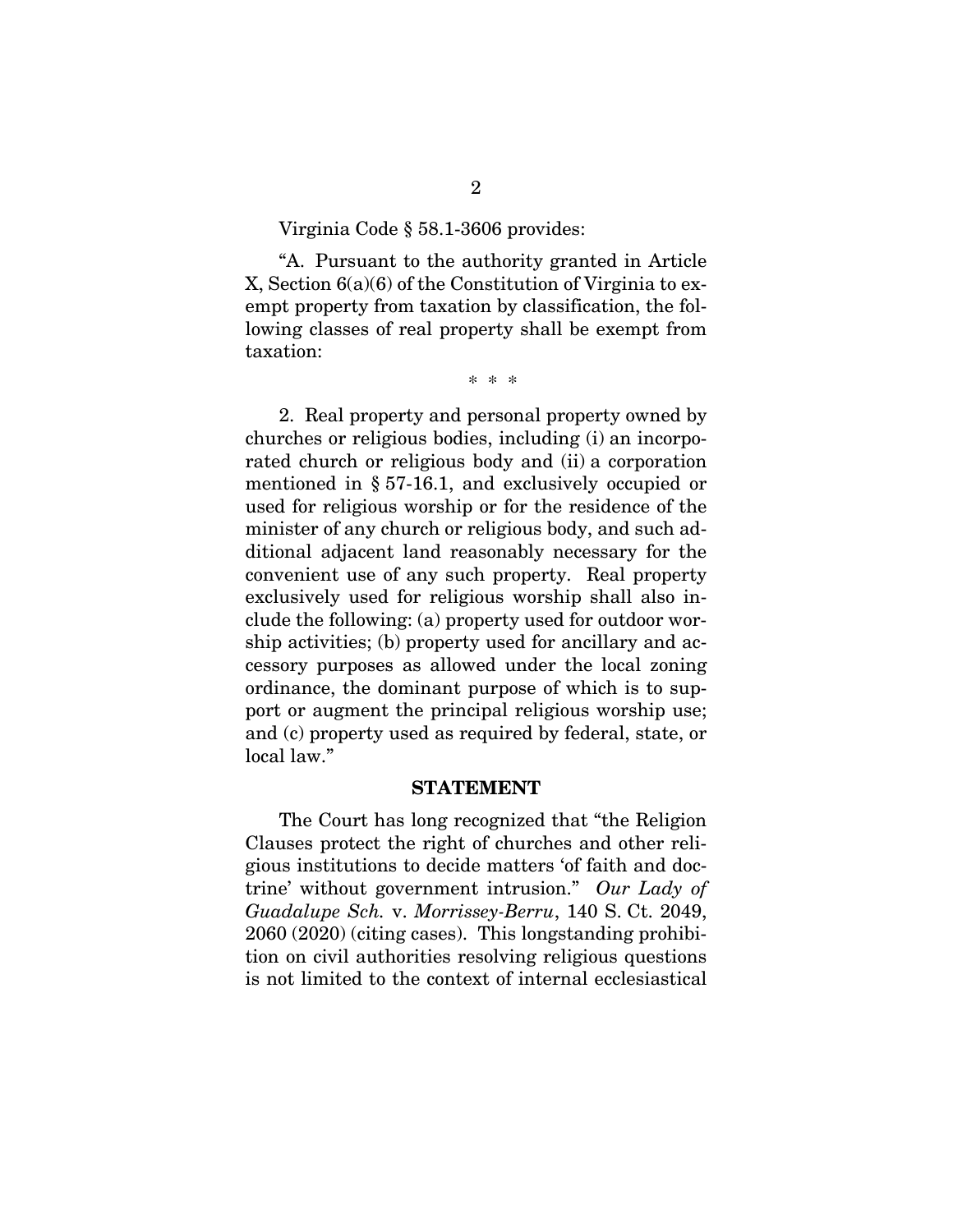affairs. On the contrary, "the First Amendment severely circumscribes the role that civil courts may play in resolving church [civil] disputes," as well. *Presbyterian Church in the U.S.* v. *Mary Elizabeth Blue Hull Mem'l Presbyterian Church*, 393 U.S. 440, 449 (1969). While "there are neutral principles of law, developed for use in all [civil] disputes, which can be applied without" running afoul of the Religion Clauses, "First Amendment values are plainly jeopardized when church [civil] litigation is made to turn on the resolution by civil courts of controversies over religious doctrine and practice." *Ibid.*

That is precisely what happened here. Virginia law provides an exemption from property taxes for "[r]eal property and personal property owned by churches or religious bodies \* \* \* and exclusively occupied or used \* \* \* for the residence of the minister of any church or religious body." Va. Code § 58.1- 3606(A)(2). When the New Life In Christ Church claimed the property tax exemption for a residence occupied by two of its ministers, the City of Fredericksburg conducted an independent inquiry into the Presbyterian Church in America's Book of Church Order to determine whether the ministers actually are "ministers" under church doctrine. The City never challenged the sincerity of the Church's belief that the ministers are, in fact, ministers. Instead, the City denied the exemption because it read the Book of Church Order to confer that designation only on ordained church officials with specific leadership roles.

The Court should summarily reverse the decision below because it reflects a "demonstrably erroneous application of federal law." *Maryland* v. *Dyson*, 527 U.S. 465, 467 n.\* (1999) (per curiam). For over 150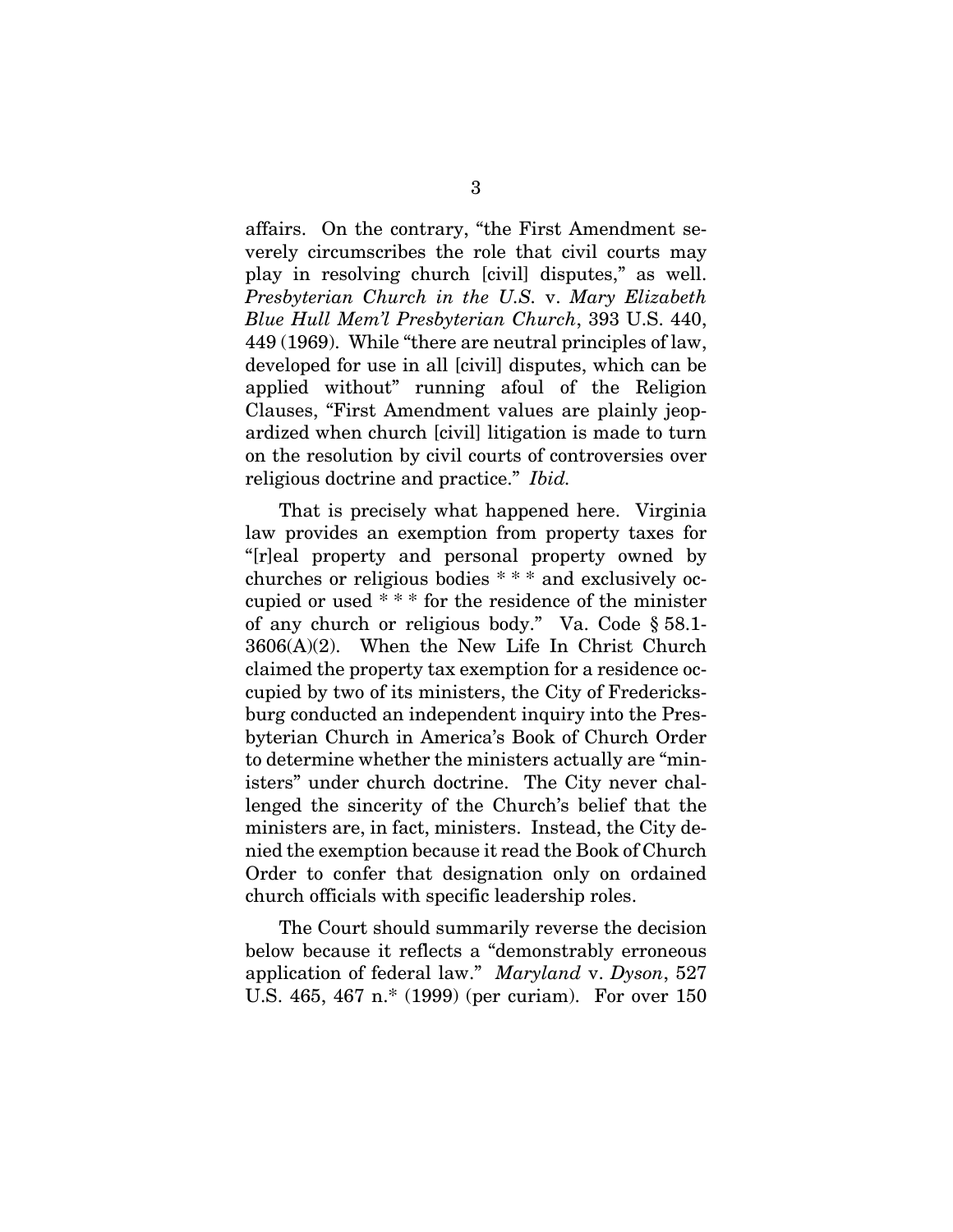years, the Court has confirmed that civil authorities may not second-guess religious organizations on "questions of discipline, or of faith, or ecclesiastical rule, custom, or law." *Watson* v. *Jones*, 80 U.S. (13 Wall.) 679, 727 (1871); see also, *e.g.*, *Gonzalez* v. *Roman Catholic Archbishop of Manila*, 280 U.S. 1, 16 (1929) ("In the absence of fraud, collusion, or arbitrariness, the decisions of the proper church tribunals on matters purely ecclesiastical, although affecting civil rights, are accepted in litigation before the secular courts as conclusive[.]"); *Serbian E. Orthodox Diocese for the U.S. & Can.* v. *Milivojevich*, 426 U.S. 696, 713 (1976) ("[R]eligious controversies are not the proper subject of civil court inquiry, and \*\*\* a civil court must accept the ecclesiastical decisions of church tribunals as it finds them."). At a minimum, the Court should grant certiorari and order merits briefing because civil authorities' power to resolve questions of religious doctrine is an exceedingly important question of federal law. See Sup. Ct. R. 10(c).

In the alternative, the Court should grant the petition, vacate the decision below, and remand for further proceedings in light of *Fulton* v. *City of Philadelphia*, 141 S. Ct. 1868 (2021). Because Virginia has enacted a "system of individual exemptions" to its property tax law, it "'may not refuse to extend that [exemption] system to [the Church] without compelling reason.'" *Id.* at 1878 (first alteration in original). The court below did not even consider whether a compelling reason existed for the City's refusal to extend Virginia's property tax exemption to the Church based on the City's determination that, under its own reading of church doctrine, the occupants of the property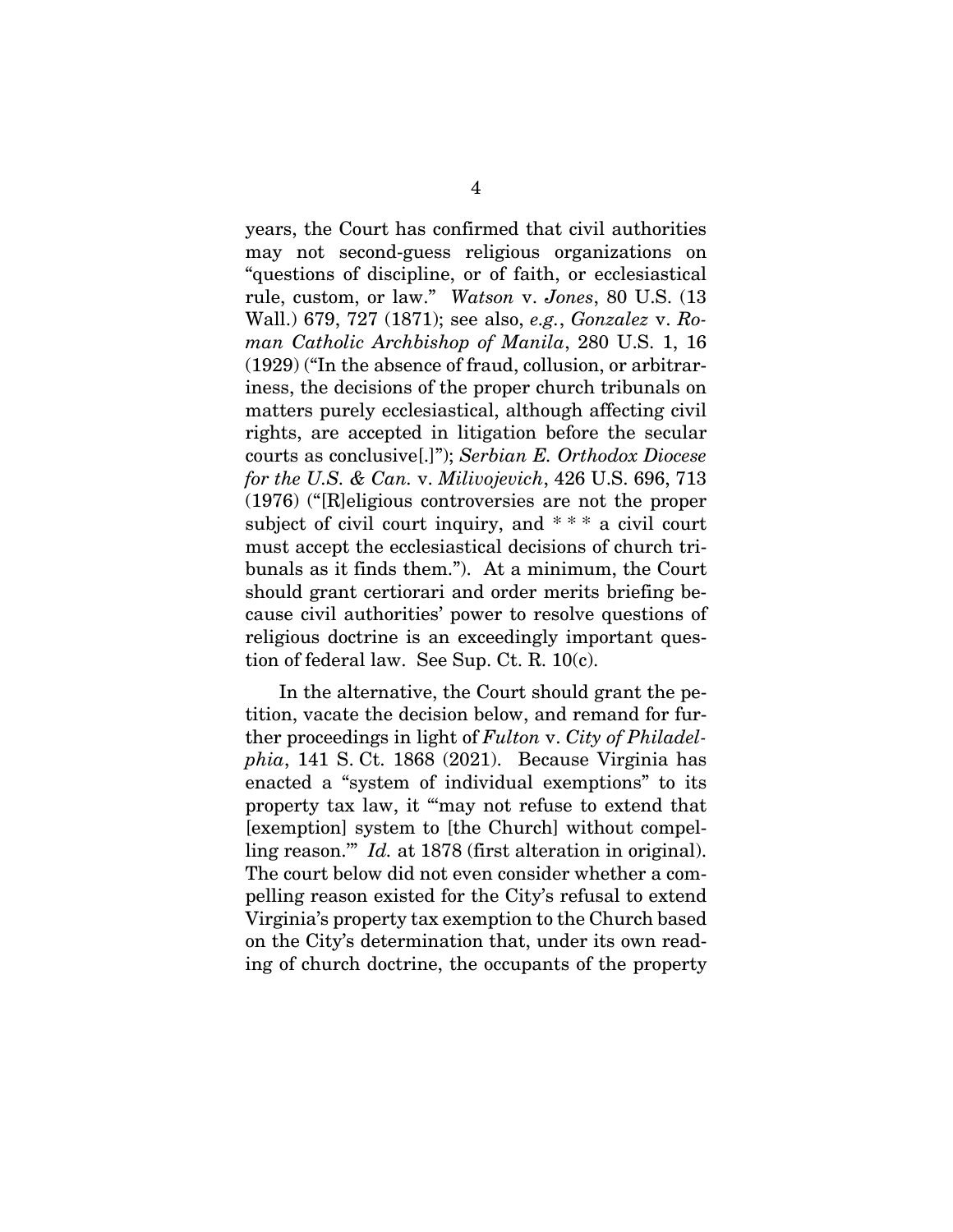are not ministers of the church requesting the exemption.

1. New Life In Christ Church is a Presbyterian church in Fredericksburg, Virginia. In 2017, the Church purchased property at 1708 Franklin Street in Fredericksburg ("the Franklin Street Property"), which it uses as a parsonage and venue for college ministry events and meetings. App. 7a, 11a, 58a. The same year, the Church hired Josh and Anacari Storms to serve as Directors of College Outreach and Youth Ministers. *Id.* at 93a.

The Church recognizes the Stormses as ministers. *Id.* at 94a, 104a. Both have extensive religious training: Anacari Storms earned a degree in theology before being hired by the Church, and Josh Storms has taken classes at New Geneva Seminary. *Id.* at 93a. Both continue to advance their religious training through seminary classes, mentorship under ordained clergy, supervision by the Church Session, $<sup>1</sup>$  and an-</sup> nual training conferences. *Ibid.*

The Stormses' duties as Directors of College Outreach and Youth Ministers are focused on ministering to students at the nearby University of Mary Washington. *Id.* at 57a. Among other things, they "maintain a ministry catering to college-aged men and women which spreads the message of the [Church] to such young men and women," *id.* at 94a, offer "Bible Study, Discipleship, and Fellowship" through regular, weekly group meetings held "in the home provided by

l

<sup>&</sup>lt;sup>1</sup> A "Session" is "[t]he ruling body of a church in the Presbyterian faith." App. 81a. "The decision-making authority for a Presbyterian church (and, accordingly, for New Life in Christ Church) rests with the Session." App. 82a.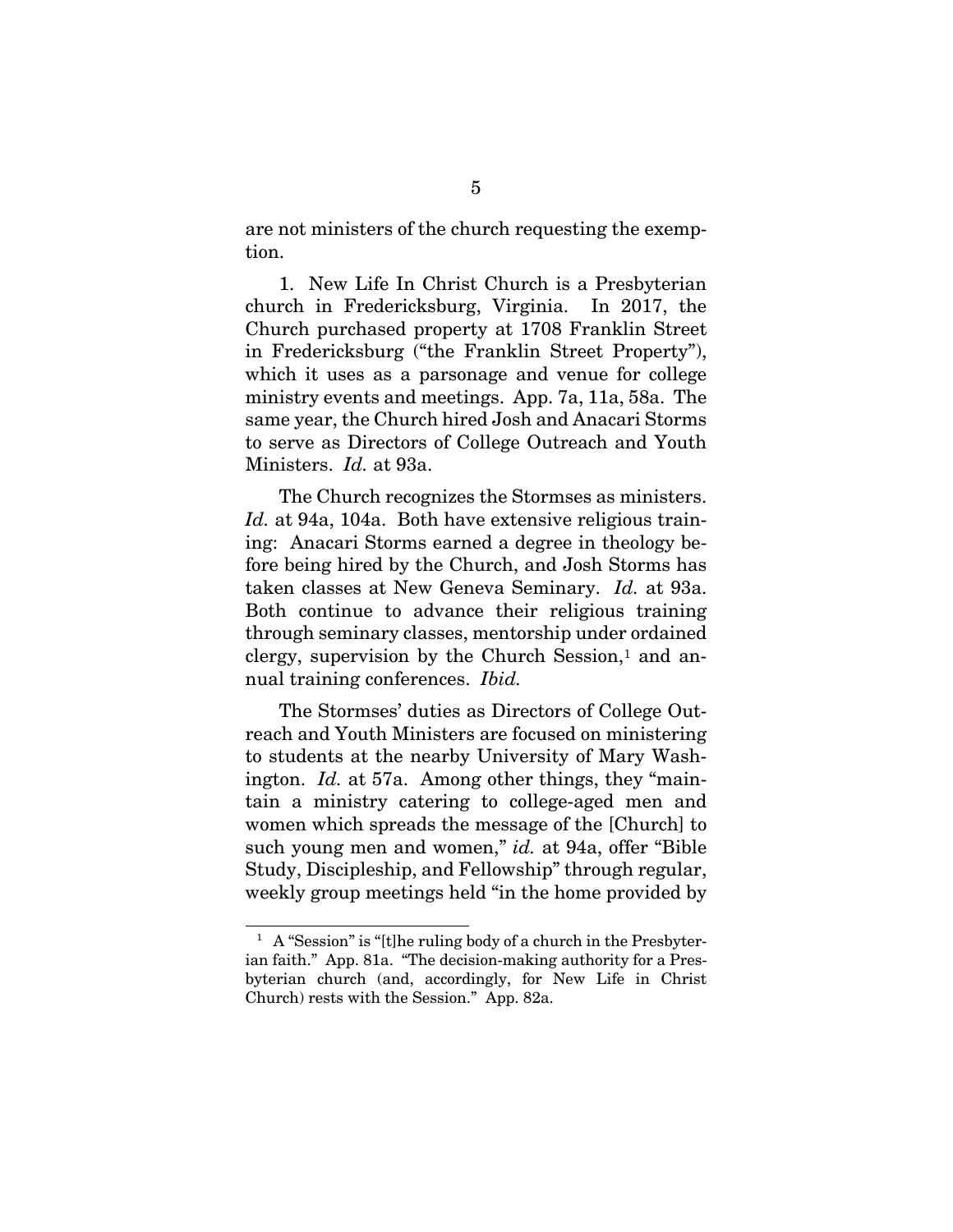[the Church]," *id.* at 58a, and "provide leadership over the ministry to New Life in Christ College Students through godly example, prayer, [and] leadership development," *id.* at 57a. They are also responsible for maintaining and submitting budgets for their ministry to the Church Session and "[m]eet[ing] with the Associate Pastor of [the Church] monthly, or as scheduled, to review ministry status and for spiritual refreshment/guidance, coaching, and supervision." *Id.*  at 58a.

In sum, the Stormses perform "essential religious functions" within the Church. *Id.* at 135a. Indeed, there is no dispute among the parties that they are "doing religious work." *Id.* at 115a.

2. The Church requested an exemption from property taxes for the Franklin Street Property under Virginia Code  $\S 58.1-3606(A)(2)$ , which applies to "[r]eal property and personal property owned by churches or religious bodies \* \* \* and exclusively occupied or used \* \* \* for the residence of the minister of any church or religious body." Although the Franklin Street Property is the only property for which the Church sought a tax exemption, App. 118a, respondent City of Fredericksburg denied the request in 2017 without explanation, *id.* at 32a, 28a. In November 2018, the Church sent a letter to the City again requesting that the Franklin Street Property be designated as tax-exempt and, should the request be denied, that the City provide an explanation for the denial. *Id.* at 28a. The request for tax-exempt status was denied the next month. *Id.* at 28a, 37a–38a. The City Attorney reasoned that, while she "ha[d] not found any post-1971 authoritative construction of" the term "[t]he residence of the minister of any church," it is self-evident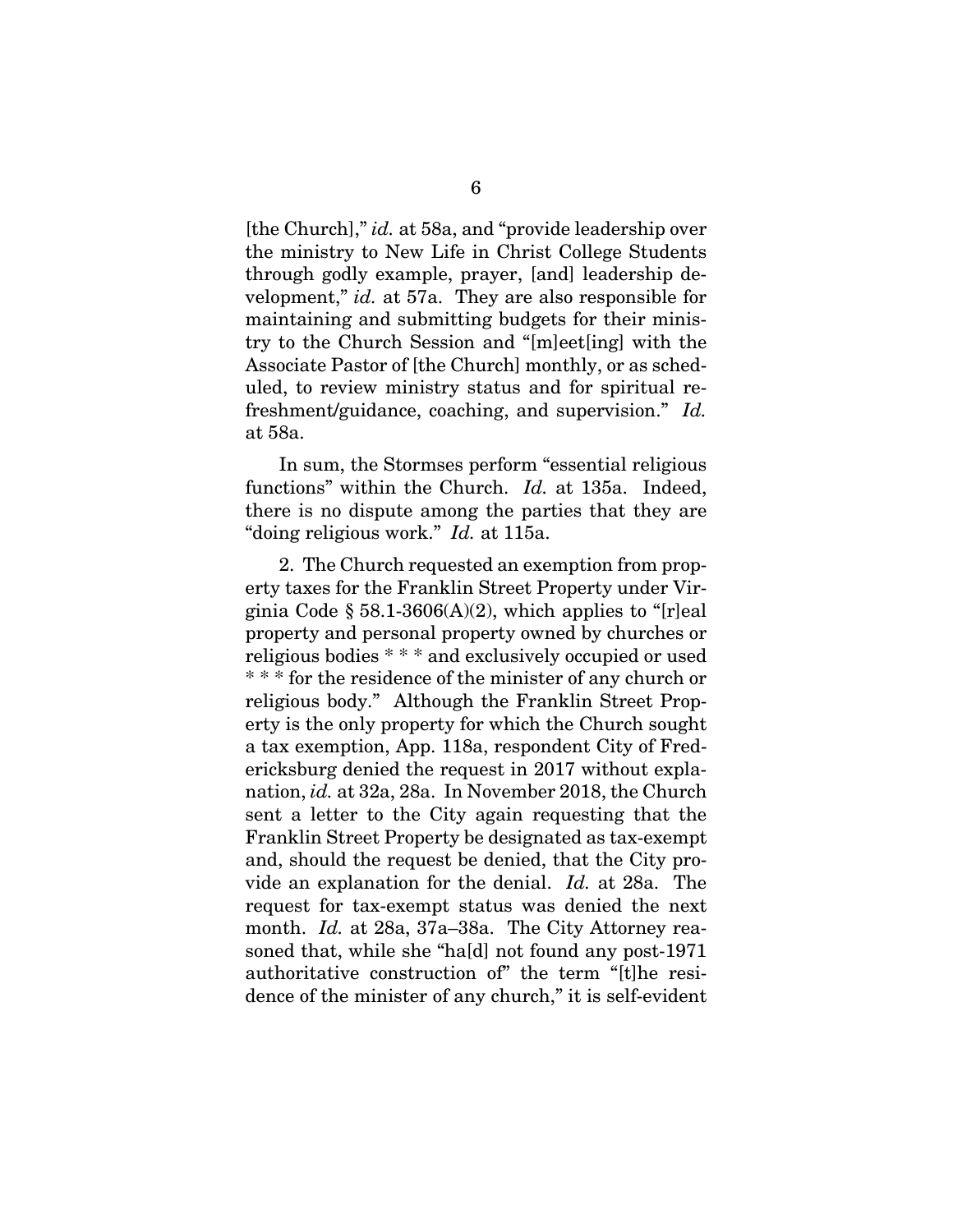that the "classification requires more than a bare assertion that 'a paid minister' of a church resides in property owned by the church." *Id.* at 37a.

After spending 18 months fruitlessly seeking the property tax exemption, *id.* at 28a, the Church filed suit in the Circuit Court for the City of Fredericksburg. *id.* at 6a. Early in discovery, the City explained that it denied the exemption because the Stormses were not "the minister' of the congregation as defined by Virginia law." *Id.* at 17a. The City acknowledged that whether a particular church official qualifies as a minister under Virginia law turns on whether the church *itself* considers that official to be a minister at least so long as the official is also in "strict adherence" to the church's internal doctrine, as determined by the relevant civil authorities. *Id.* at 18a–22a; see 168a. For this reason, the City conceded that "whether a non-ordained person can be 'the minister' for legal purposes in the context of different religious denominations or traditions" can vary. *Id.* at 20a. Nevertheless, the City maintained that the Stormses did not qualify as "ministers" under the statute because, for "a congregation affiliated with the Presbyterian Church," a minster is "an ordained person." *Ibid.* And even if ordination were not strictly necessary to be a minister of the Presbyterian Church in America, the City asserted that the individual still must be "set apart as the leader' of a local PCA congregation." *Id.* at 20a–21a.

The City filed a motion for summary judgment. Id. at 39a. In support, it relied on the Presbyterian Church in America's Book of Church Order, which governs the Church, to argue that the Stormses are not ministers as understood by the Church. The City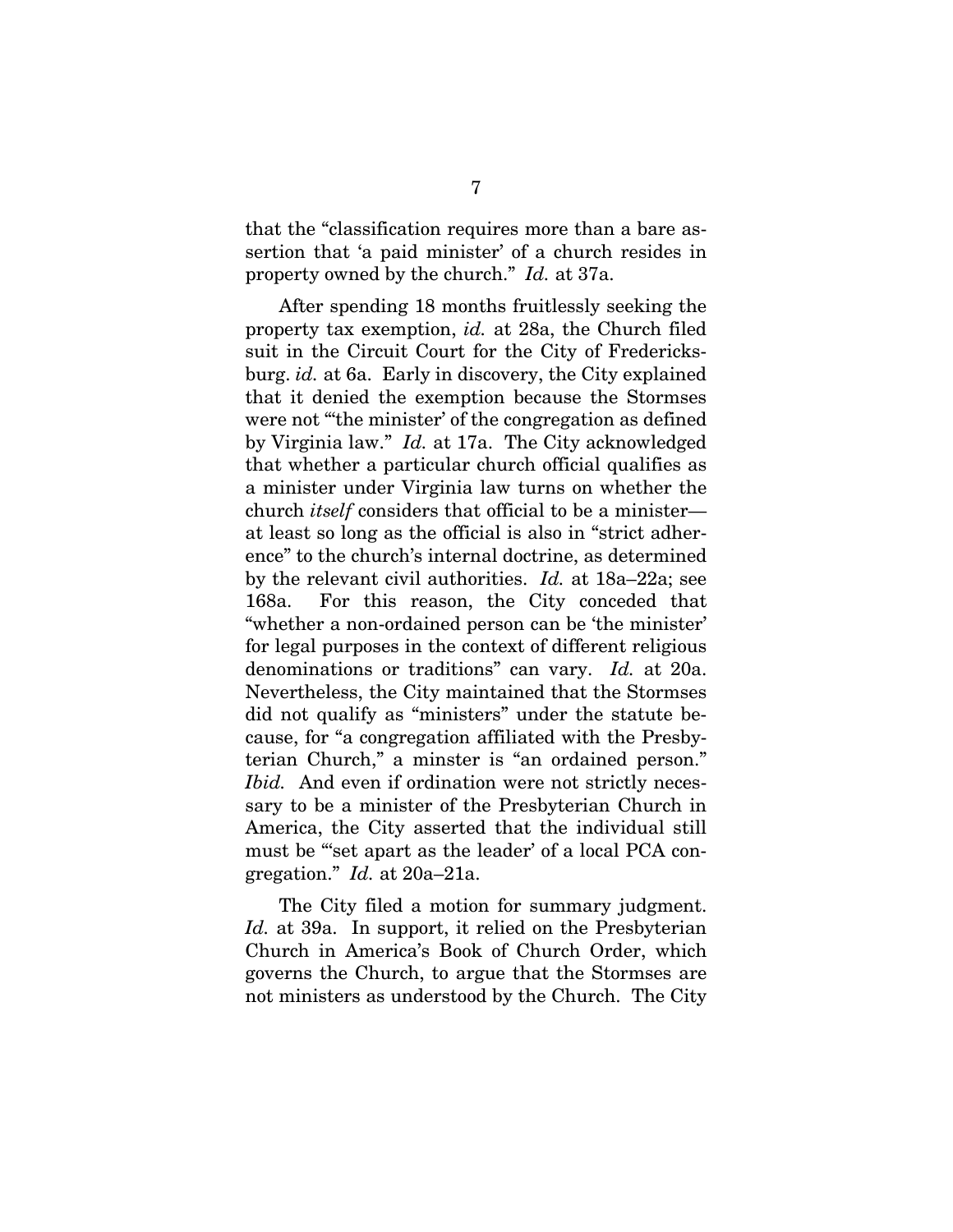began by noting that "Section 22:1 in Chapter 22 of the Book of Church Order states that 'the various pastoral relations are pastor, associate pastor, and assistant pastor.'" *Id.* at 70a. It then proceeded to argue that "[t]he Book of Church Order utilizes the term 'minister' in contexts that make it clear that the term refers to a duly ordained person with specific leadership duties." *Id.* at 70a–71a. Among other things, "Chapter 21 of the Book of Church Order is entitled 'The Ordination and Installation of Ministers' and Chapter 34 of the Book of Church Order is entitled 'Special Rules Pertaining to Process Against a Minister.'" *Id.* at 71a. And "Chapter 58 of said book regarding 'the administration of the Lord's Supper' and Chapter 56 of said book regarding 'the administration of baptism' also use the term 'minister' in contexts that make it clear that the word refers to properly ordained individuals." *Ibid.* As a result, the City asserted that the Church should be denied the property tax exemption because "by its own definitions the Church has limited its pastoral leadership to specific individuals, none of which occupy the Property which the Church seeks to have exempted from taxation." *Ibid.*

In response, the Church argued that the City had misinterpreted the Book of Church Order. In particular, the Church explained that "[w]hile it is true that in order to deliver sermons to the congregation a person doing so must be an 'ordained' minister, there is nothing in the Book of Church Order that prohibits a particular church from hiring ministers to serve as messengers and teachers of the faith." *Id.* at 95a. On the contrary, "Section 12 of the Book of Church Order provides each church rather broad authority to govern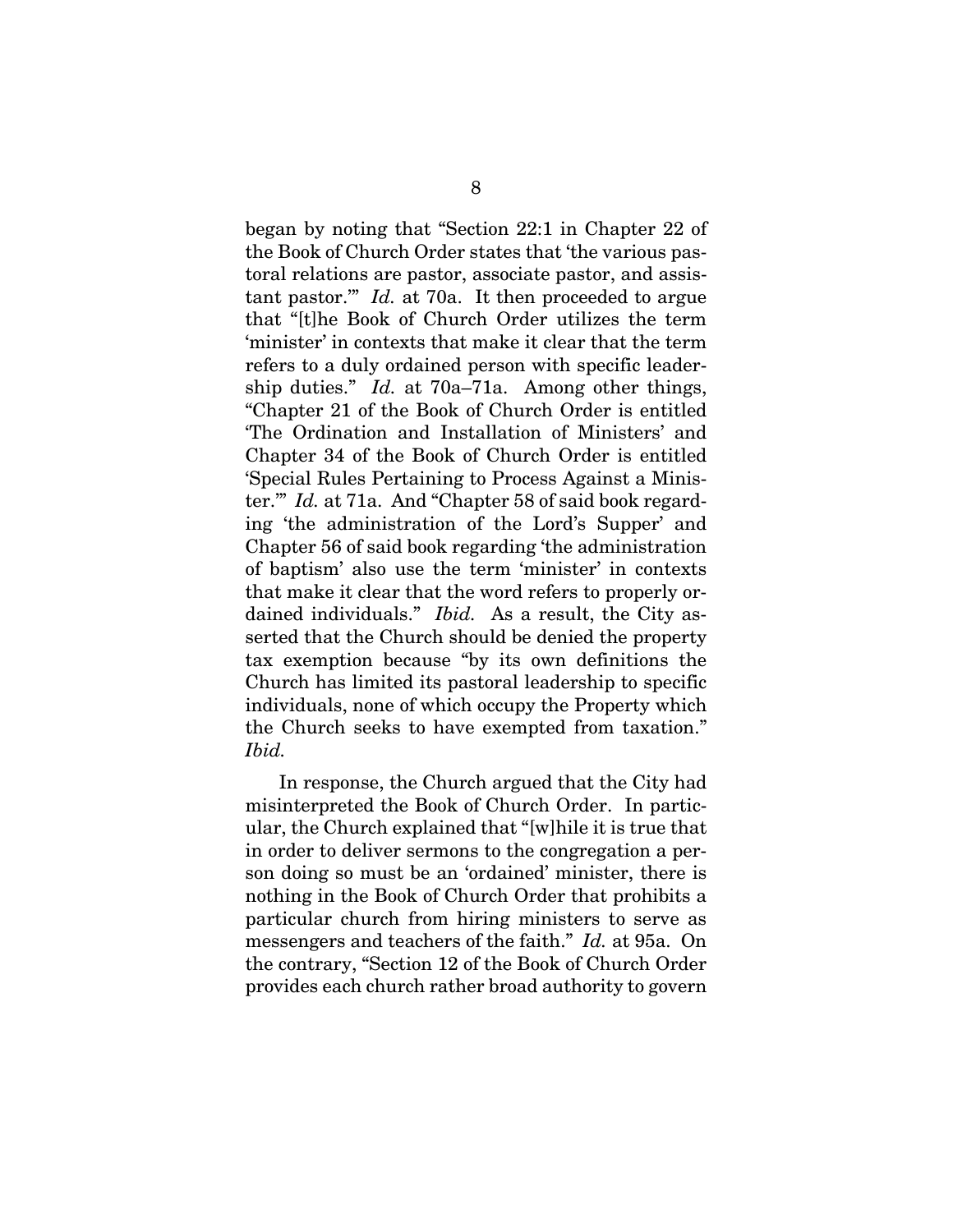its own affairs, which would include the ability to hire ministers to cater to specialized groups, such as youth." *Ibid.*

The Circuit Court agreed with the City and granted its motion for summary judgment in an unreasoned order stating only that "it has read [the] briefs of both parties" and concluded that "the residents of the real estate known as 1708 Franklin Street, Fredericksburg, are not 'the minister' as required under Virginia Code § 58.1-3606(A)(2)." *Id.* at  $2a \& n.*$ .

3. The Church filed a petition for appeal in the Virginia Supreme Court. *Id.* at 124a. In its opposition, the City again argued that the Church did not qualify for the property tax exemption because, according to the City, the Stormses are not ministers of the Presbyterian Church in America. *Id.* at 163a. The City conceded that "the statute providing a limited exemption from taxation of real estate says to churches or religious bodies, 'you tell us who your leader is, and if they reside in church-owned property, [and] we will exempt that specific property from taxation.'" *Id.* at 168a. But the City maintained that the Church "cannot in good faith say that either of the Storms are its leader." *Ibid.* According to the City, "there w[as] no error" in the Circuit Court's consideration of the Book of Church Order because "[t]he Church cannot set its rules in the [Book of Church Order] and expect for a court to ignore their plain language when the Church tells the court, in an action that its Trustees filed, that the Church is governed by the rules therein." *Id.* at 169a–170a.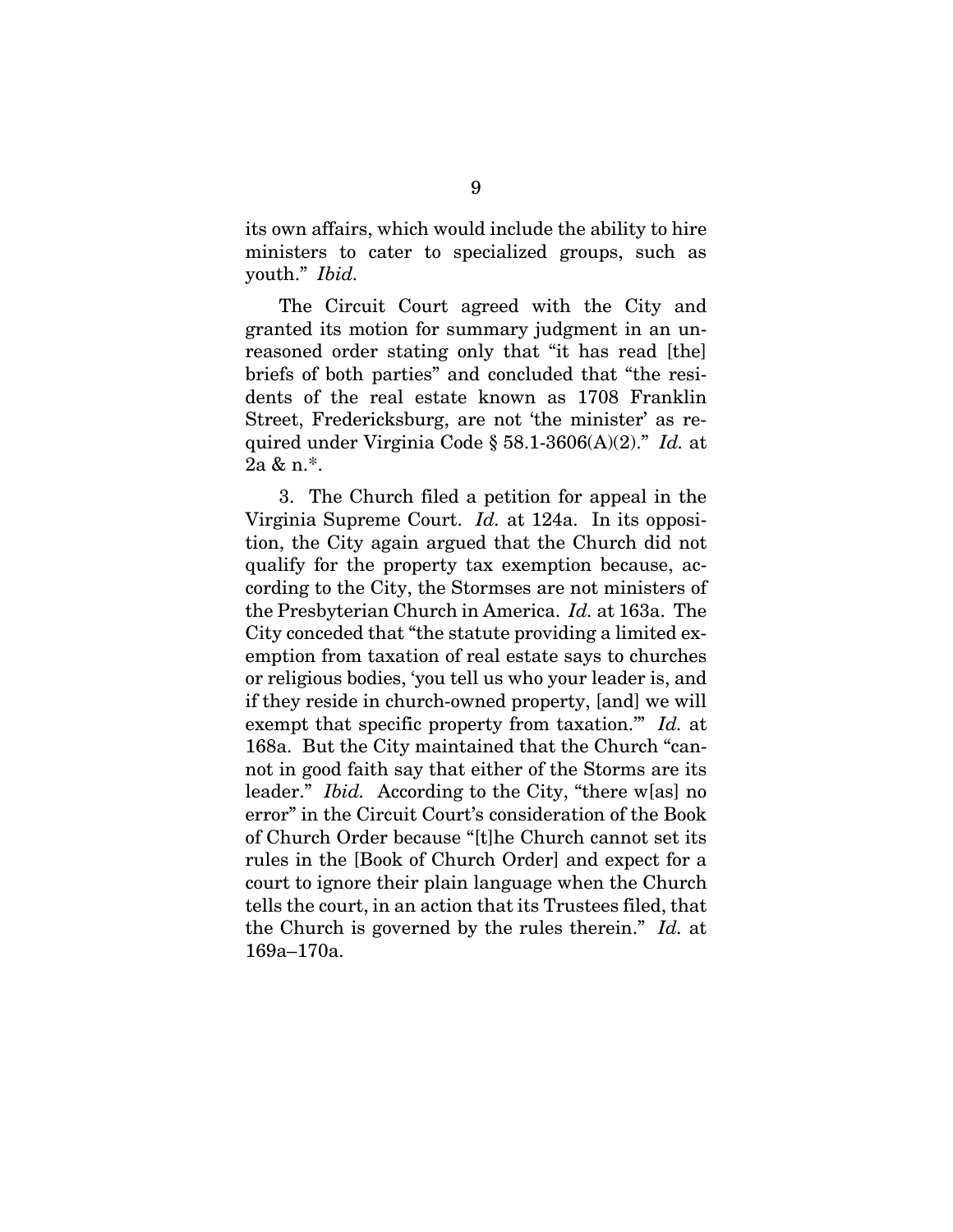The Virginia Supreme Court "refuse[d] the petition for appeal," reasoning that there was "no reversible error in the judgment" of the Circuit Court. *Id.* at 4a.

#### **REASONS FOR GRANTING THE PETITION**

**I. THE DECISION BELOW FLAGRANTLY VIOLATES THE COURT'S LONGSTANDING PROHIBITION ON CIVIL AUTHORITIES RESOLVING RELIGIOUS QUESTIONS.** 

It is a foundational premise of our constitutional system that religious organizations enjoy "power to decide for themselves, free from state interference, matters of church government as well as those of faith and doctrine." *Kedroff* v. *St. Nicholas Cathedral of Russian Orthodox Church in N. Am.*, 344 U.S. 94, 116 (1952). For this reason, the Court has long recognized that civil authorities may not inquire into "questions of discipline, or of faith, or ecclesiastical rule, custom, or law" in the course of resolving civil disputes. *Watson* v. *Jones*, 80 U.S. (13 Wall.) 679, 727 (1871). As the Court held over 50 years ago, "it [i]s wholly inconsistent with the American concept of the relationship between church and state to permit civil courts to determine ecclesiastical questions." *Presbyterian Church in the U.S.* v. *Mary Elizabeth Blue Hull Mem'l Presbyterian Church*, 393 U.S. 440, 445–46 (1969). The decision below flagrantly violates this clearly established constitutional principle.

The Church credibly and sincerely determined that Josh and Anacari Storms are "ministers" within the meaning of the Presbyterian Church in America's Book of Church Order. As the Church explained, "[w]hile it is true that in order to deliver sermons to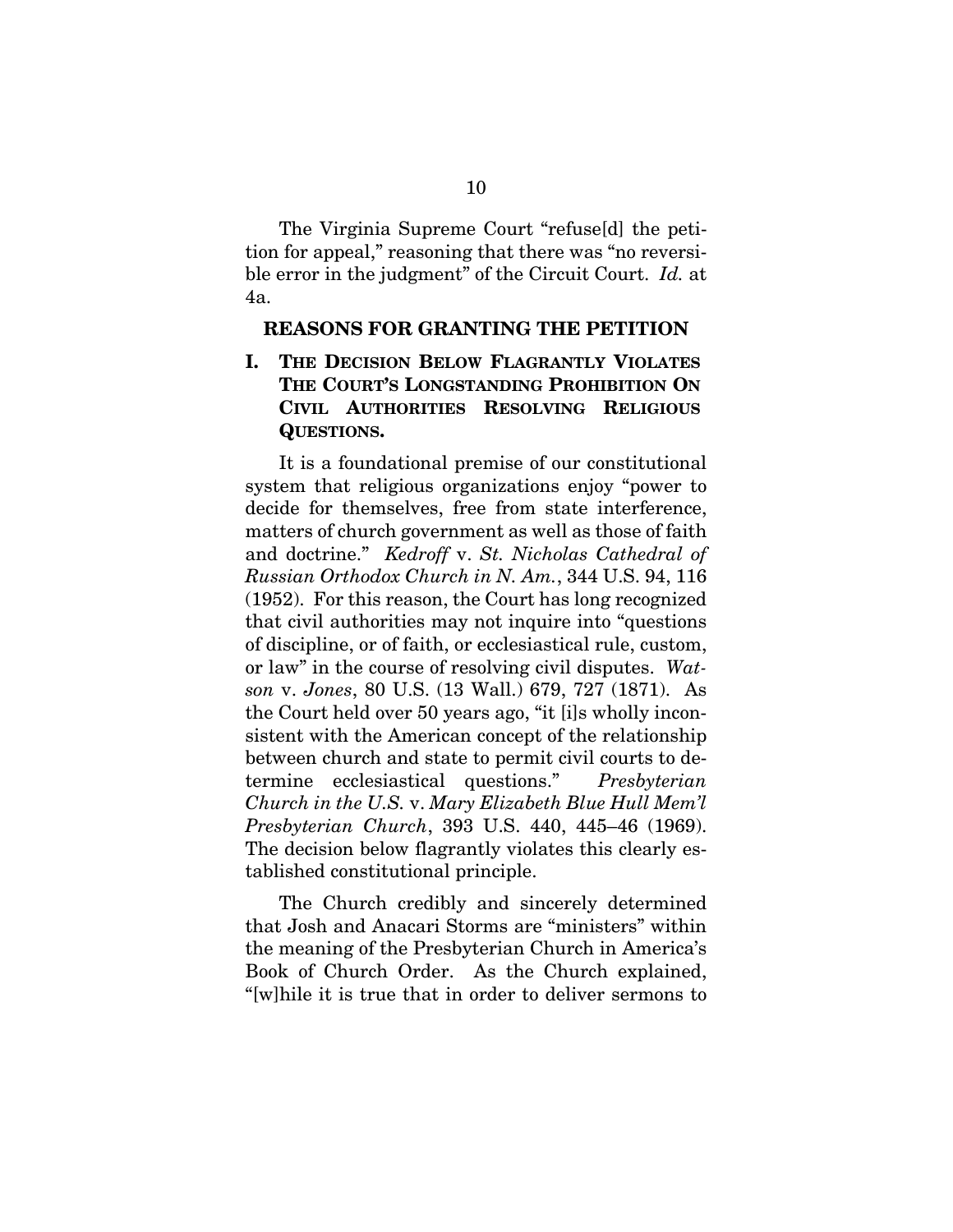the congregation a person doing so must be an 'ordained' minister, there is nothing in the Book of Church Order that prohibits a particular church from hiring ministers to serve as messengers and teachers of the faith." App. 95a. On the contrary, "Section 12 of the Book of Church Order provides each church rather broad authority to govern its own affairs which would include the ability to hire ministers to cater to specialized groups, such as youth." *Ibid.*; see also *id.*  at 87a ("[E]ach individual church has the autonomy to engage an individual as a 'minister.'").

The court below was required to defer to that interpretation of church doctrine absent evidence of fraud or collusion—which the City did not allege and the court did not find. See *Gonzalez* v. *Roman Catholic Archbishop of Manila*, 280 U.S. 1, 16 (1929) ("In the absence of fraud, collusion, or arbitrariness, the decisions of the proper church tribunals on matters purely ecclesiastical, although affecting civil rights, are accepted in litigation before the secular courts as conclusive[.]"); *Serbian E. Orthodox Diocese for the U.S. & Can.* v. *Milivojevich*, 426 U.S. 696, 713 (1976) (rejecting civil courts' authority "to analyze whether the ecclesiastical actions of a church judicatory are \* \* \* 'arbitrary'").

But rather than defer to the Church's interpretation of its own doctrine, the court below concluded that the Franklin Street Property is not "exclusively occupied or used \* \* \* for the residence of the minister of" the Church, Va. Code  $\S$  58.1-3606(A)(2)(ii), based on the City's independent reading of the Book of Church Order. As the City explained: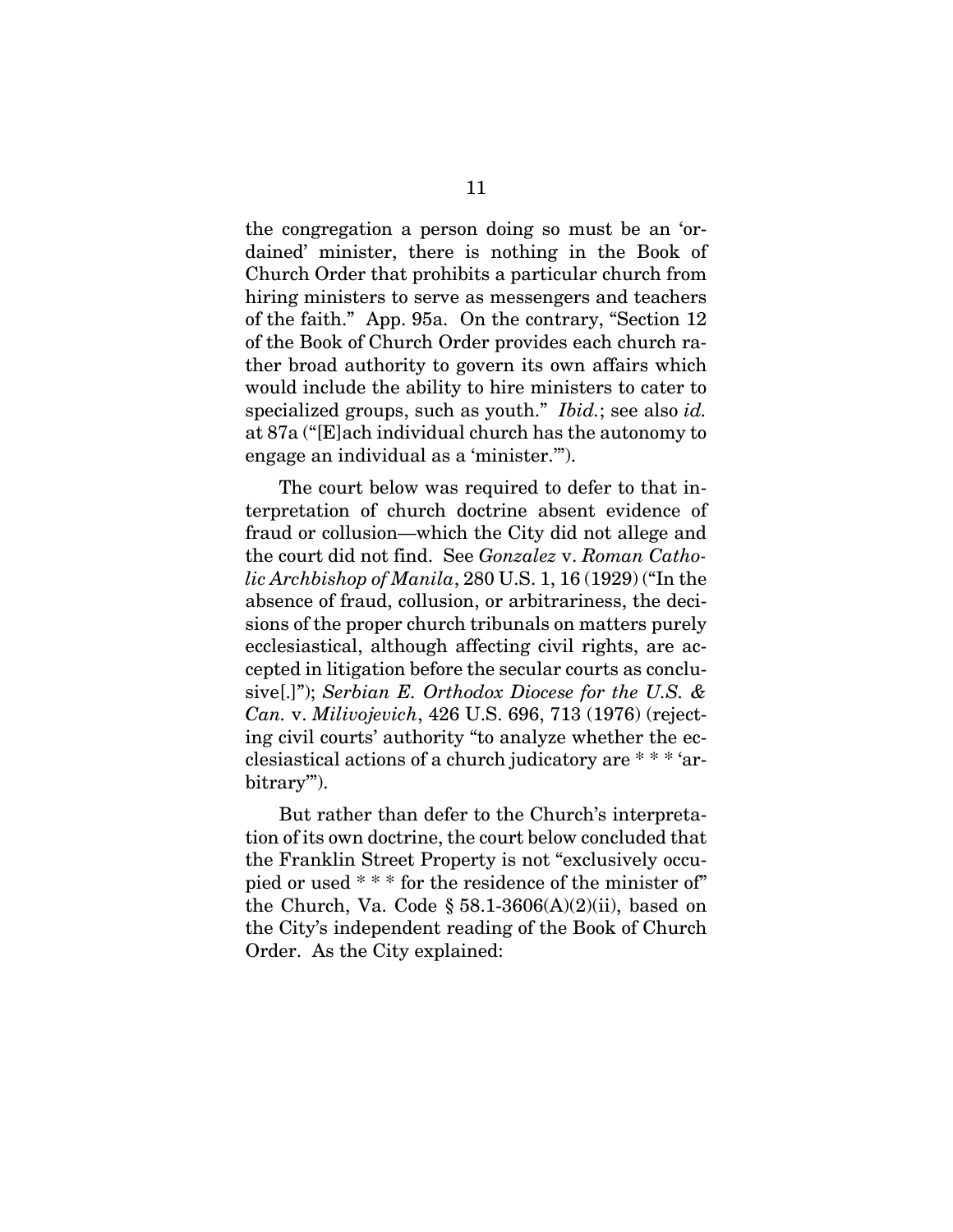The Book of Church Order utilizes the term 'minister' in contexts that make it clear that the term refers to duly ordained persons with specific leadership duties. For example, Chapter 21 of the Book of Church Order is entitled "The Ordination and Installation of Ministers" and Chapter 34 of the Book of Church Order is entitled "Special Rules Pertaining to Process Against a Minister." Both of these chapters speak only of ordained ministers of the denomination. Chapter 58 of said book regarding "the administration of the Lord's Supper" and Chapter 56 of said book regarding "the administration of baptism" also use the term "minister" in contexts that make it clear that the word refers to properly ordained individuals.

#### App. 70a–71a.

The Stormses, however, were not ordained and did not perform particular duties (*e.g.*, delivering sermons during regular worship hours, administering the Lord's Supper, and performing baptisms) that the City took to be essential functions of a minister of the Presbyterian Church in America. See *id.* at 71a. As a result, the City concluded that the Church was not eligible for the exemption because "Josh Storms is not a minister *in accordance with the rules and regulations of his chosen denomination*." *Id.* at 73a (emphasis added). And "[b]ecause Anacari Storms is not allowed *by the rules of her denomination* to become a minister, she also cannot be 'the minister' for the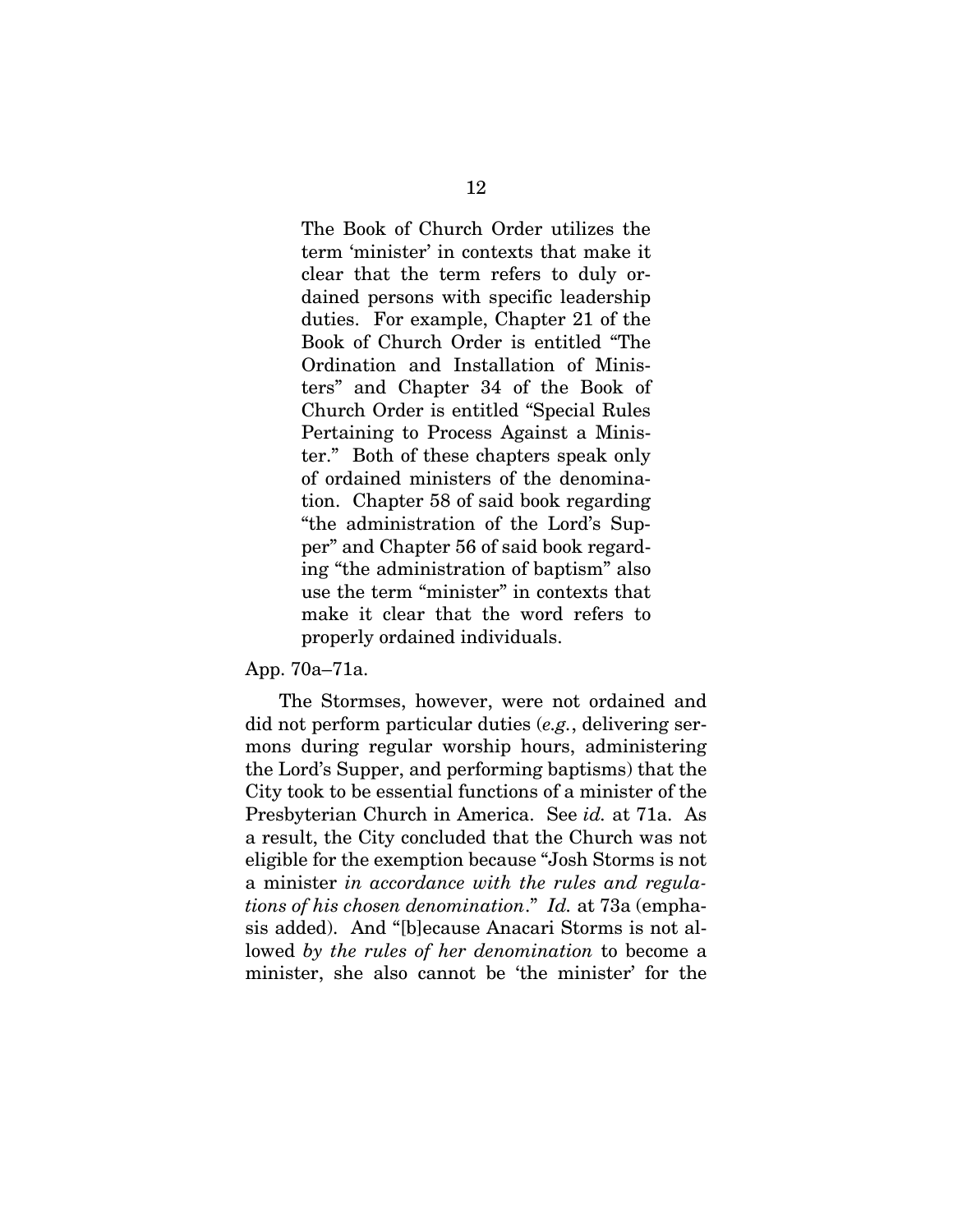Church." *Ibid.* (emphasis added). This is precisely what the First Amendment prohibits.

But that is not all. The City took the position below that a church cannot claim a property tax exemption unless the person designated as its "minister" is in "strict adherence" to the church's internal doctrine. *Id.* at 18a. As this Court explained in invalidating a state law that made "the right to \* \* \* property previously used by the local churches \* \* \* turn on a civil court jury decision as to whether the general church abandoned or departed from the tenets of faith and practice it held at the time the local churches affiliated with it," *Mary Elizabeth Blue Hull Mem'l Presbyterian Church*, 393 U.S. at 441, any inquiry into a party's adherence to church doctrine "requires the civil court to determine matters at the very core of a religion—the interpretation of particular church doctrines and the importance of those doctrines to the religion," *id.* at 450. "Plainly, the First Amendment forbids civil courts from playing such a role." *Ibid.*

But that is exactly what happened here. To quote the City's briefing below, "the statute providing a limited exemption from taxation of real estate says to churches or religious bodies, '*you tell us who your leader is*, and if they reside in church-owned property, [and] we will exempt that specific property from taxation.'" App. 168a (emphasis added). Having authorized religious organizations to "tell us who [their] leader is" under internal church doctrine, the government cannot then turn around and tell *them* whether they are correct—especially not by the light of its own independent interpretation of that doctrine.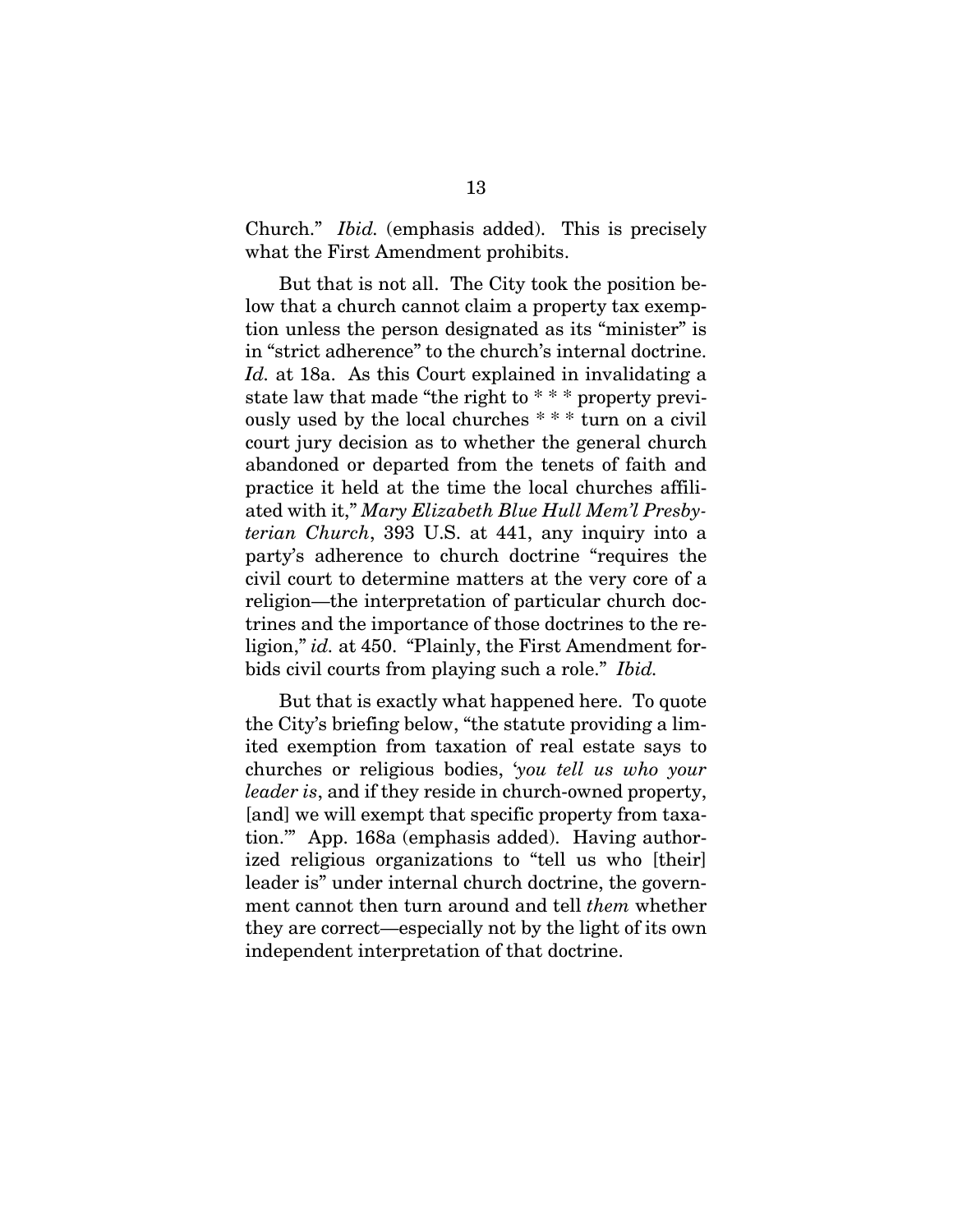Because the decision below so clearly violates this Court's well-established First Amendment jurisprudence, this case presents a prime candidate for summary reversal. At a minimum, however, the Court should grant certiorari and order merits briefing on this exceedingly important question of federal law.

### **II. IN THE ALTERNATIVE, THE COURT SHOULD GRANT CERTIORARI, VACATE THE DECISION BE-LOW, AND REMAND FOR RECONSIDERATION IN LIGHT OF** *FULTON***.**

Even if the Court is not inclined to summarily reverse, it should still grant certiorari and vacate the judgment below so that the Virginia courts can reexamine the parties' dispute in light of *Fulton* v. *City of Philadelphia*. That decision, which issued three months after the Virginia Supreme Court denied review in this case, raises serious doubts as to whether Virginia's property tax law is "neutral and generally applicable" notwithstanding the sweeping and undefined exemptions it contains. And if it is not, *Fulton*  demands that the City present a "compelling reason" for its refusal to extend such an exemption to the Church, which it has not yet even attempted to do.

This Court has held that religious organizations are not entitled to an exemption from a law that burdens their religious exercise so long as the law is "neutral" and "generally applicable." *Emp. Div., Dep't of Human Res. of Or.* v. *Smith*, 494 U.S. 872, 878–82 (1990). It specifically applied this principle in the tax context in *Jimmy Swaggart Ministries* v. *Bd. of Equalization of Cal.*, 493 U.S. 378 (1990), holding that "[t]he Free Exercise Clause \* \* \* does not require the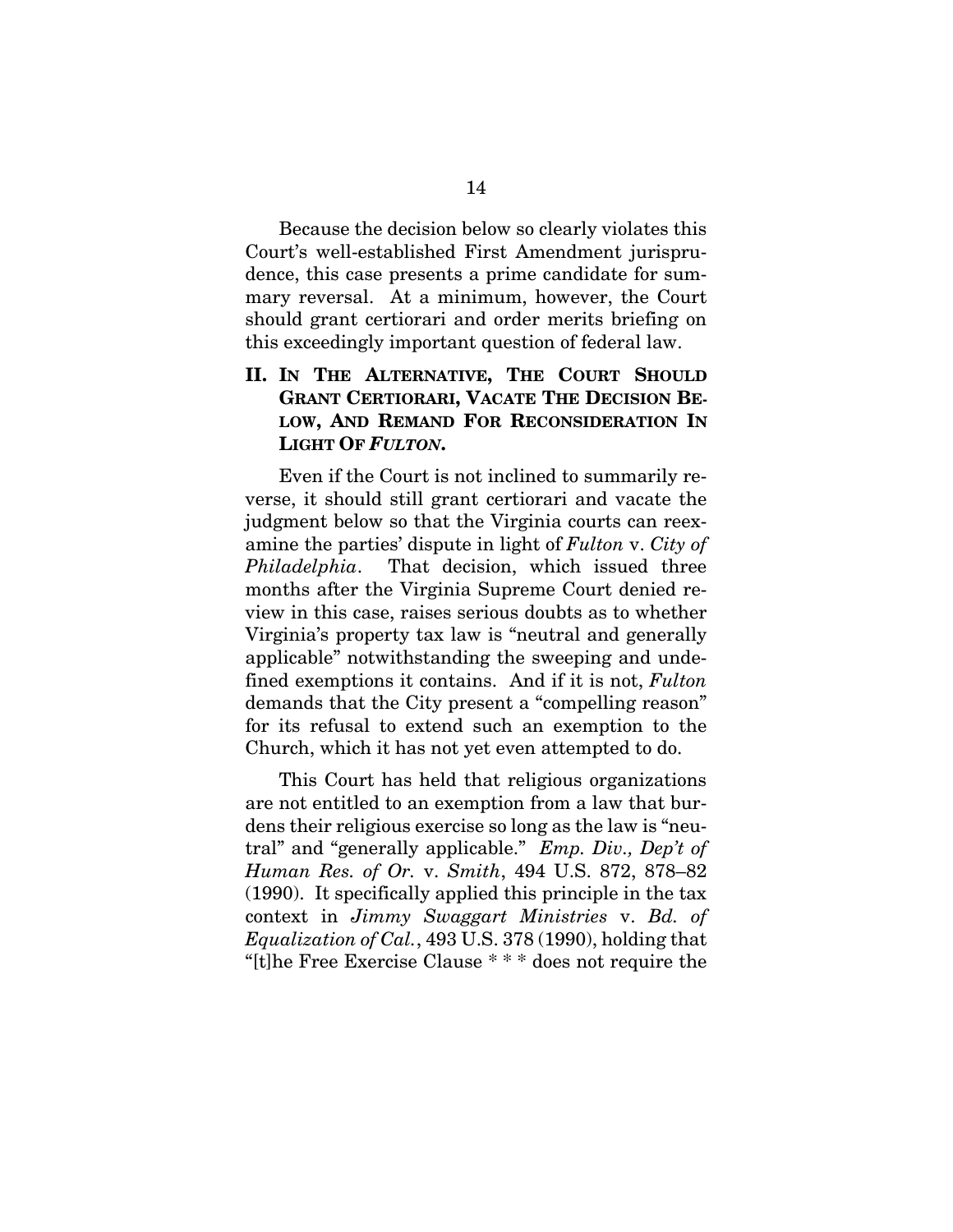State to grant [the church] an exemption from its generally applicable sales and use tax." *Id.* at 392 (emphasis omitted).

In *Fulton*, however, the Court confirmed that a law is not "neutral" and "generally applicable" when it vests broad discretion in government authorities to provide exemptions. There, the Court held that a Philadelphia regulation denying city contracts to organizations that discriminate on the basis of sexual orientation was not generally applicable because it allowed for "exemptions \* \* \* at the 'sole discretion'" of a designated official. 141 S. Ct. at 1878. And because the city's regulation was not generally applicable, the Court held that Philadelphia's denial of an exemption to a Catholic organization that sought a contract to provide foster-placement services could be upheld only if it satisfied strict scrutiny—that is, if it "advances 'interests of the highest order' and is narrowly tailored to achieve those interests." *Id.* at 1881 (citation omitted).

*Fulton* calls into question whether Virginia's property tax regime is sufficiently "neutral" and "generally applicable" to evade scrutiny under the Free Exercise Clause. Although the general rule in Virginia is that "[a]ll property" "shall be taxed," Va. Const. Art. X, § 1, Virginia law contains a laundry list of exemptions—for property owned by a local bar association that is used or available for use by statecourt judges, Va. Code  $\S 58.1-3606(A)(4)$ , for property owned and exclusively used by the YMCA, *id.* § 58.1-  $3606(A)(5)$ , and for property owned by a church and "exclusively  $***$  used  $***$  for the residence of the minister" of that church, *id.* § 58.1-3606(A)(2).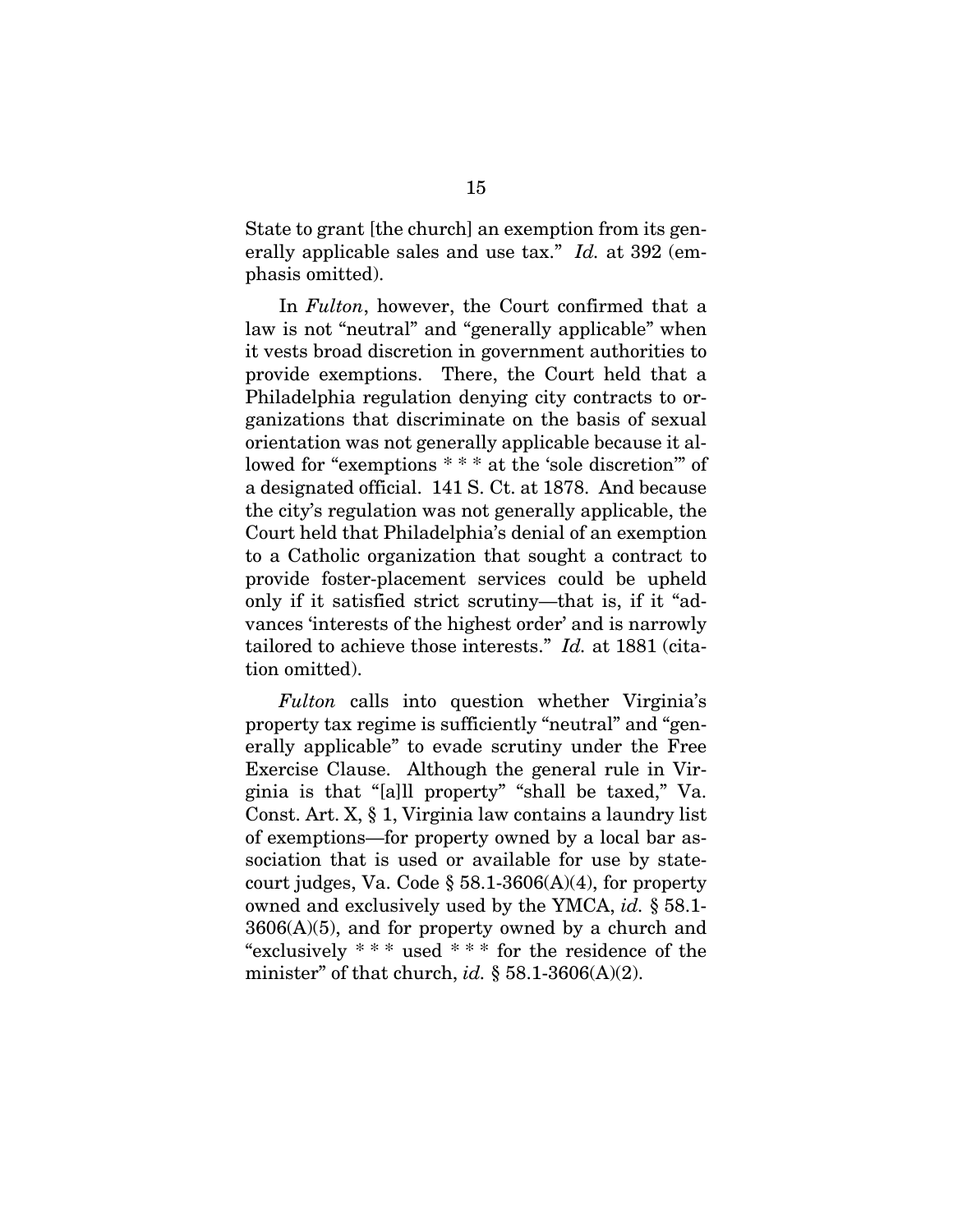Of course, these exemptions, unlike the exemption in *Fulton*, purport to place some constraints on government discretion. But these constraints are often illusory. For example, because the exemption for church property occupied by a minister does not define the term "minister," each taxing authority has virtually unfettered discretion to determine who is eligible for an exemption. See *Opinions of the Attorney General and Report to the Governor of Virginia* 276 (Aug. 23, 1976) ("The meaning of the term 'minister'  $***$ has not been clearly established."). Indeed, the City's Attorney all but admitted as much when, pressed by the Church to provide an explanation for the denial of an exemption, she conceded that she "ha[d] not found any post-1971 authoritative construction of this phrase." App. 35a. The Virginia Attorney General has exercised this discretion to grant an exemption to a "full-time minister of music and education" who, although "not an ordained minister, \* \* \* assists the pastor in answering to the needs of church members" and "conducts a program with the youth of the church," such that his "duties relate to the religious work of the church, as opposed to duties which merely facilitate the operation of the church." *Id.* at 276–77. And the City here has exercised this discretion to grant an exemption to *other* religious organizations that have requested one. App. 22a.

Even if these purported constraints on the government's discretion to grant exemptions were not illusory, that would not necessarily save them from scrutiny under the Free Exercise Clause—as this Court's recent decisions respecting state lockdown orders during the coronavirus pandemic make clear. See, *e.g.*, *Tandon* v. *Newsom*, 141 S. Ct. 1294, 1296–97 (2021)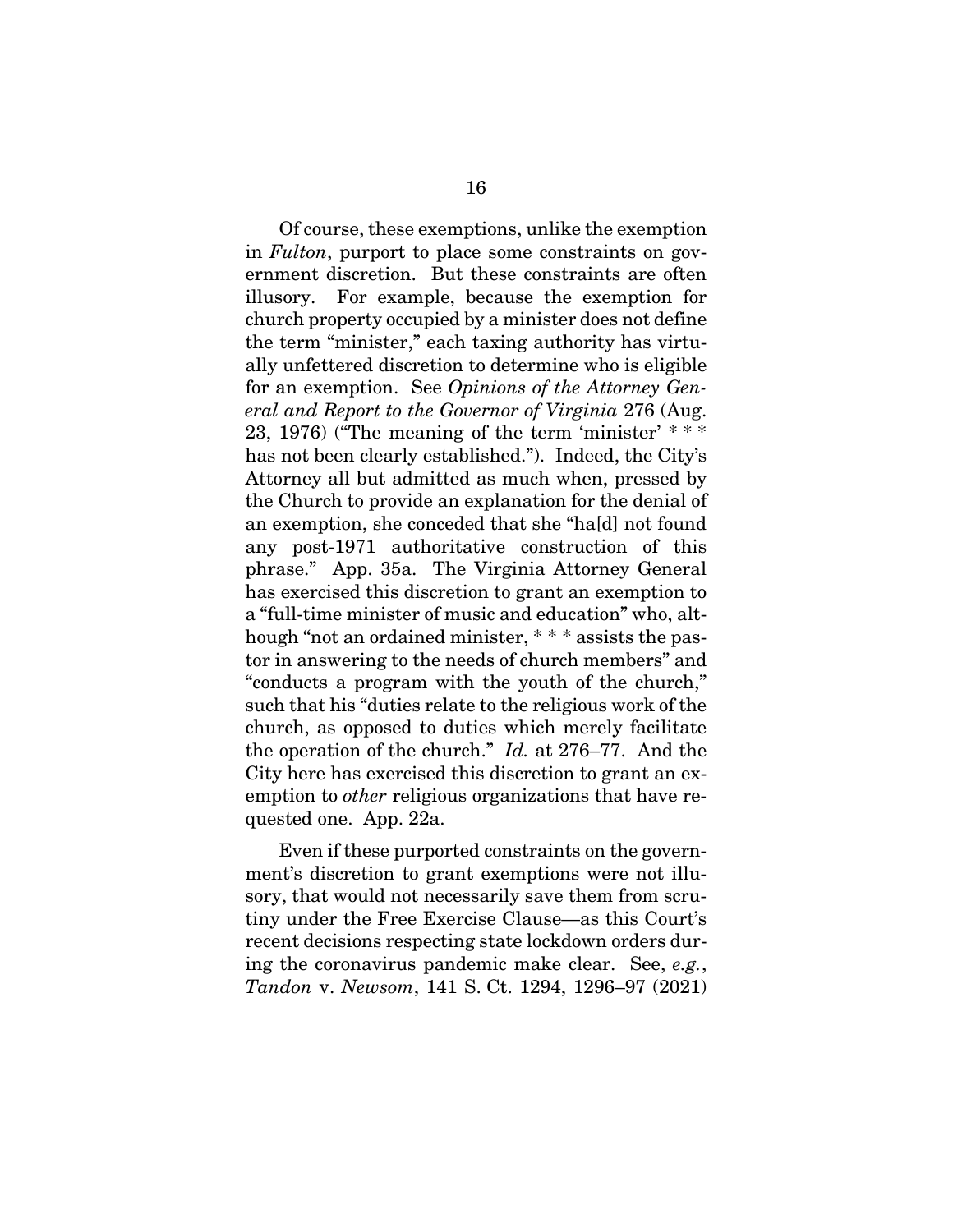(per curiam) (concluding that a state lockdown order that exempted "hair salons, retail stores, personal care services, movie theaters, private suites at sporting events and concerts, and indoor restaurants" was not "generally applicable"); *S. Bay United Pentecostal Church* v. *Newsom*, 141 S. Ct. 716 (2021); *Roman Catholic Diocese of Brooklyn* v. *Cuomo*, 141 S. Ct. 63, 66 (2021) (per curiam); see also *Calvary Chapel Dayton Valley* v. *Sisolak*, 140 S. Ct. 2603, 2610–13 (2020) (Kavanaugh, J., dissenting from denial of injunctive relief). True, these cases deal with state laws that privileged secular entities over religious entities, but the same principle applies to state laws that privilege some religious entities over others. See *Larson* v. *Valente*, 456 U.S. 228, 246 (1982) ("[N]o State can 'pass laws' \* \* \* that 'prefer one religion over another.'").

Of course, the Court need not decide these issues now. Because the Circuit Court granted summary judgment more than a year before *Fulton* was decided, it had no occasion to consider whether Virginia's property tax law is neutral and generally applicable, nor did the City have the opportunity to proffer a compelling reason for denying an exemption to the Church. In light of this Court's intervening decisions, however, these questions can no longer be avoided. As a result, the Court should grant certiorari, vacate the decision below, and remand for reconsideration in light of *Fulton* if it does not summarily reverse.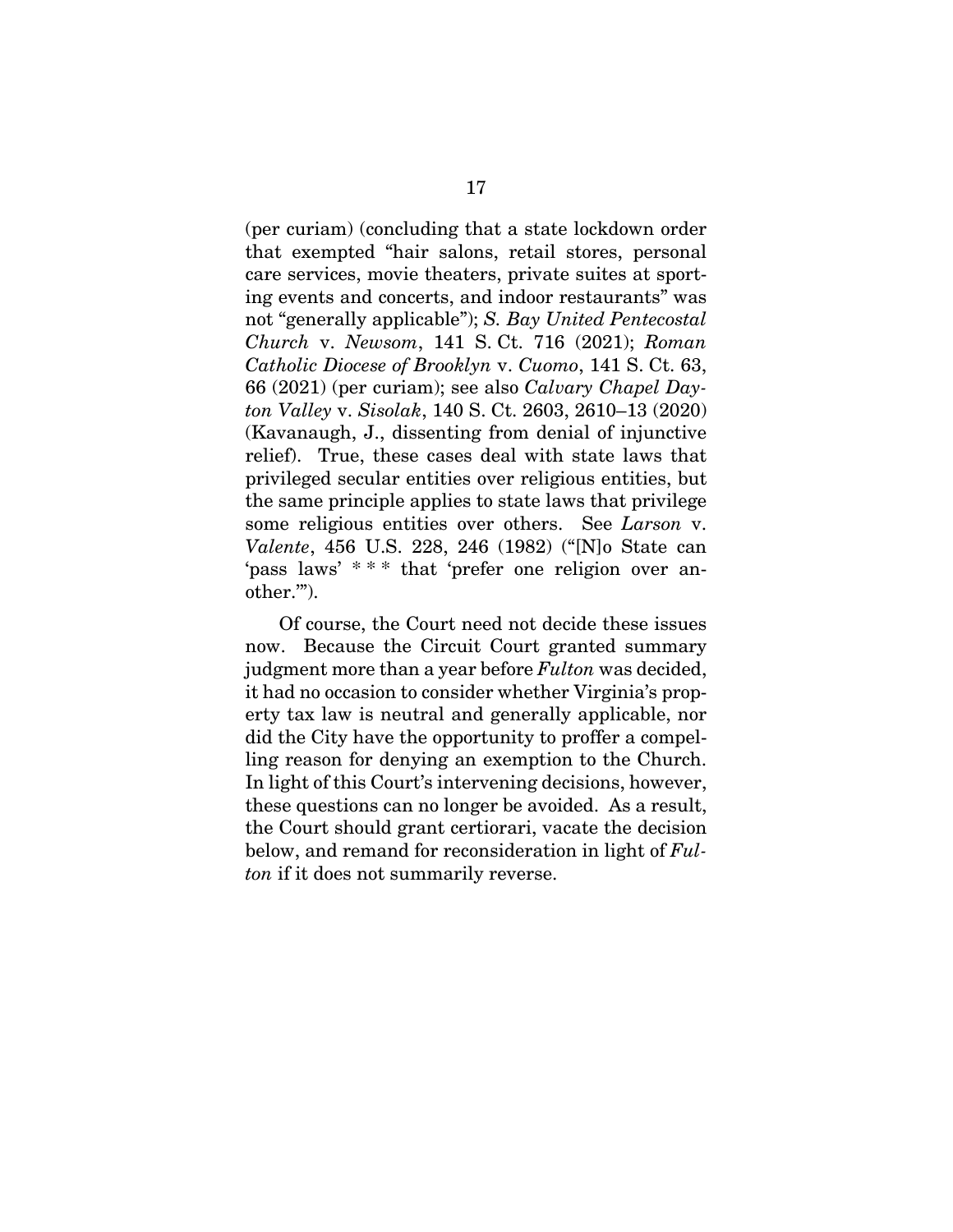#### **CONCLUSION**

The Court should summarily reverse the decision below or, at a minimum, order full merits briefing on the question whether civil authorities may engage in their own interpretation of church doctrine to overrule a church's determination that a particular individual is a minister. In the alternative, the Court should grant the petition, vacate the lower court's decision, and remand for the state court to consider whether Virginia's property tax law is "neutral" and "generally applicable" under *Fulton* and, if it is not, to determine whether a compelling reason exists for the City's decision not to grant an exemption to the Church.

Respectfully submitted,